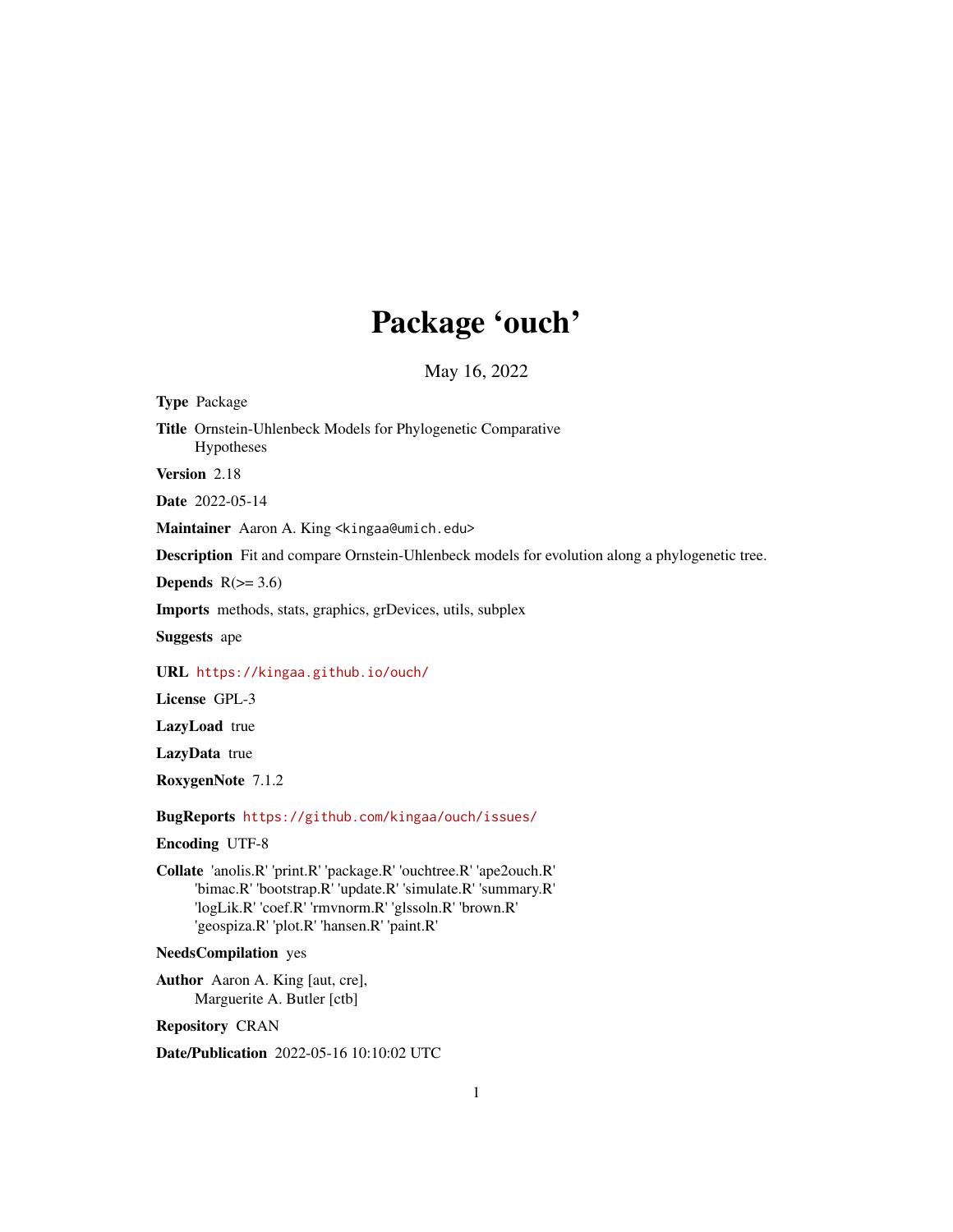# <span id="page-1-0"></span>R topics documented:

| Index |  |  |  |  |  |  |  |  |  |  |  |  |  |  | 24 |
|-------|--|--|--|--|--|--|--|--|--|--|--|--|--|--|----|
|       |  |  |  |  |  |  |  |  |  |  |  |  |  |  |    |
|       |  |  |  |  |  |  |  |  |  |  |  |  |  |  |    |
|       |  |  |  |  |  |  |  |  |  |  |  |  |  |  |    |
|       |  |  |  |  |  |  |  |  |  |  |  |  |  |  |    |
|       |  |  |  |  |  |  |  |  |  |  |  |  |  |  |    |
|       |  |  |  |  |  |  |  |  |  |  |  |  |  |  |    |
|       |  |  |  |  |  |  |  |  |  |  |  |  |  |  |    |
|       |  |  |  |  |  |  |  |  |  |  |  |  |  |  |    |
|       |  |  |  |  |  |  |  |  |  |  |  |  |  |  |    |
|       |  |  |  |  |  |  |  |  |  |  |  |  |  |  |    |
|       |  |  |  |  |  |  |  |  |  |  |  |  |  |  |    |
|       |  |  |  |  |  |  |  |  |  |  |  |  |  |  |    |
|       |  |  |  |  |  |  |  |  |  |  |  |  |  |  |    |
|       |  |  |  |  |  |  |  |  |  |  |  |  |  |  |    |
|       |  |  |  |  |  |  |  |  |  |  |  |  |  |  |    |

<span id="page-1-1"></span>ouch-package *Ornstein-Uhlenbeck methods for comparative phylogenetic hypotheses*

#### Description

The ouch package provides facilities for phylogenetic comparative analysis based on Ornstein-Uhlenbeck models of trait evolution along a phylogeny. Multivariate data and complex adaptive hypotheses are supported.

# Classes

The basic class, ouchtree, is provided to encode a phylogenetic tree. Plot and print methods are provided.

The class browntree derives from class ouchtree and encodes the results of fitting a Brownian Motion model to data.

The class hansentree derives from class ouchtree and encodes the results of fitting a Hansen model to data.

# Detailed Documentation

- Phylogenies in ouch format: [ouchtree\(\)](#page-15-1), [ape2ouch\(\)](#page-15-2)
- Brownian motion models: [brown\(\)](#page-7-1)
- Ornstein-Uhlenbeck models: [hansen\(\)](#page-11-1), [paint\(\)](#page-16-1)
- Simulation of models: [simulate\(\)](#page-19-1)
- Display of data:  $plot()$
- Extraction of information from fitted models: [summary\(\)](#page-20-1), [logLik\(\)](#page-14-1), [coef\(\)](#page-9-1)
- Example datasets: [anolis.ssd](#page-2-1), [bimac](#page-4-1)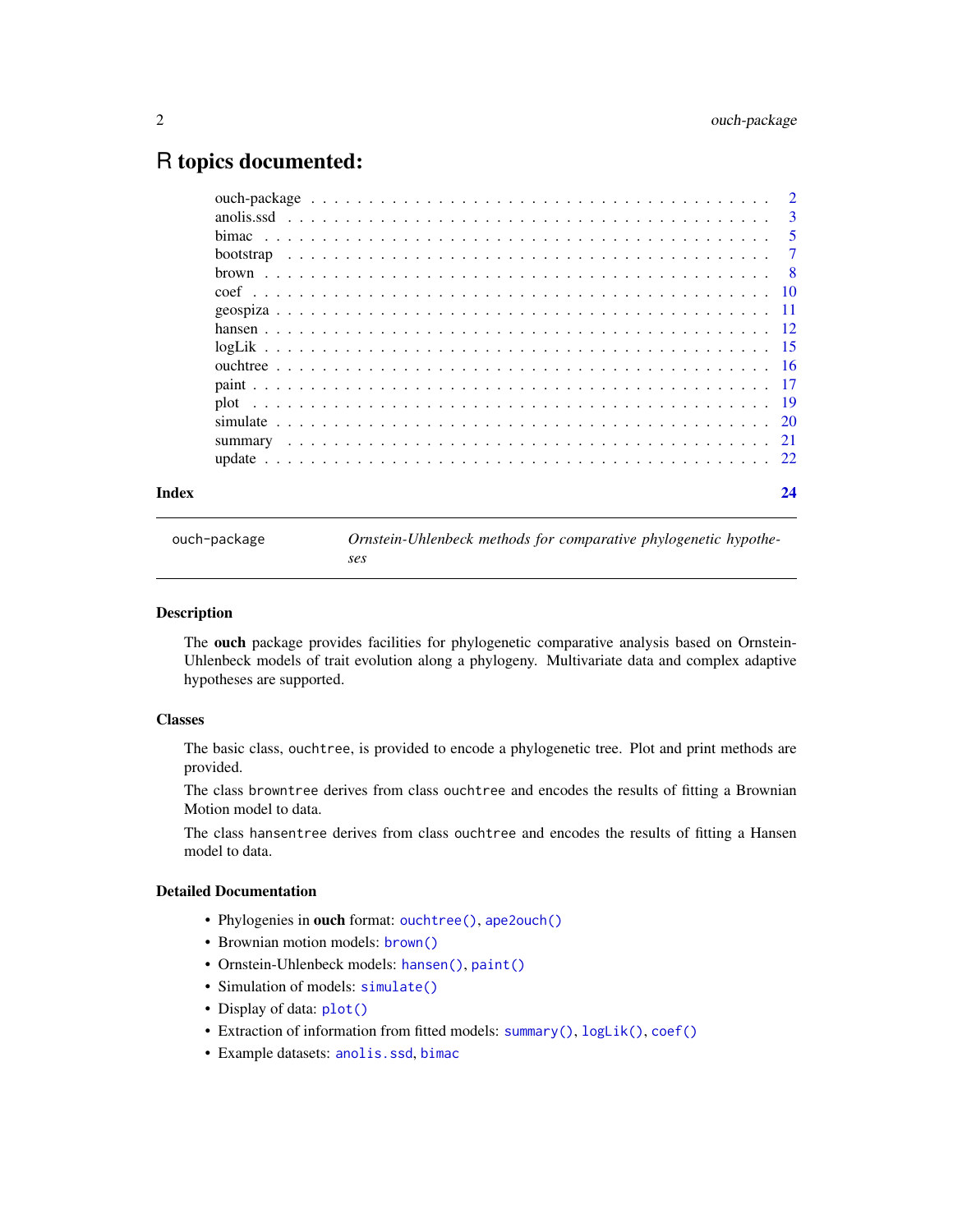#### <span id="page-2-0"></span>anolis.ssd 3

# Citing ouch

Execute citation("ouch") to view the correct citation for publications.

#### Author(s)

Aaron A. King

#### References

T.F. Hansen. 1997. Stabilizing selection and the comparative analysis of adaptation. Evolution, 51:1341–1351.

Butler, M.A. and A.A. King. 2004. Phylogenetic comparative analysis: a modeling approach for adaptive evolution. American Naturalist 164:683–695.

Cressler, C. E., Butler, M. A., and King, A. A. 2015. Detecting adaptive evolution in phylogenetic comparative analysis using the Ornstein-Uhlenbeck model. Systematic Biology, 64:953–968.

# See Also

Other phylogenetic comparative models: [brown\(](#page-7-1)), [hansen\(](#page-11-1)), [ouchtree](#page-15-1), [paint\(](#page-16-1))

Other methods for ouch trees: [bootstrap\(](#page-6-1)), [coef\(](#page-9-1)), [logLik](#page-14-1), [paint\(](#page-16-1)), [plot\(](#page-18-1)), [print\(](#page-0-0)), [simulate\(](#page-19-1)), [summary\(](#page-20-1)), [update\(](#page-21-1))

Other examples: [anolis.ssd](#page-2-1), [bimac](#page-4-1), [geospiza](#page-10-1)

<span id="page-2-1"></span>anolis.ssd *Greater Antillean anolis lizard sexual size dimorphism data*

#### **Description**

The dataset consists of sexual size-dimorphism data for 38 species of anoles from Cuba, Hispaniola, Jamaica, and Puerto Rico (Butler, Schoener, and Losos 2000). Each of these species belongs to one of six microhabitat types, or "ecomorphs" (sensu Williams, 1972): trunk-ground, grass-bush, trunk, trunk-crown, twig, and crown-giant. The data were used to demonstrate an evolutionary association between habitat type and degree of sexual size dimorphism.

#### Format

A data frame with 38 observations on the following 6 variables.

- node: Labels for the nodes.
- species: Names of extant species.
- log.SSD: Log sexual size dimorphism of extant species.
- ancestor: Name of ancestor node.
- time: Time of node.
- OU.1: a factor with one level, ns.
- OU.7: a factor with levels corresponding to ecomorph (tg, tc, gb, cg, tw, tr, anc).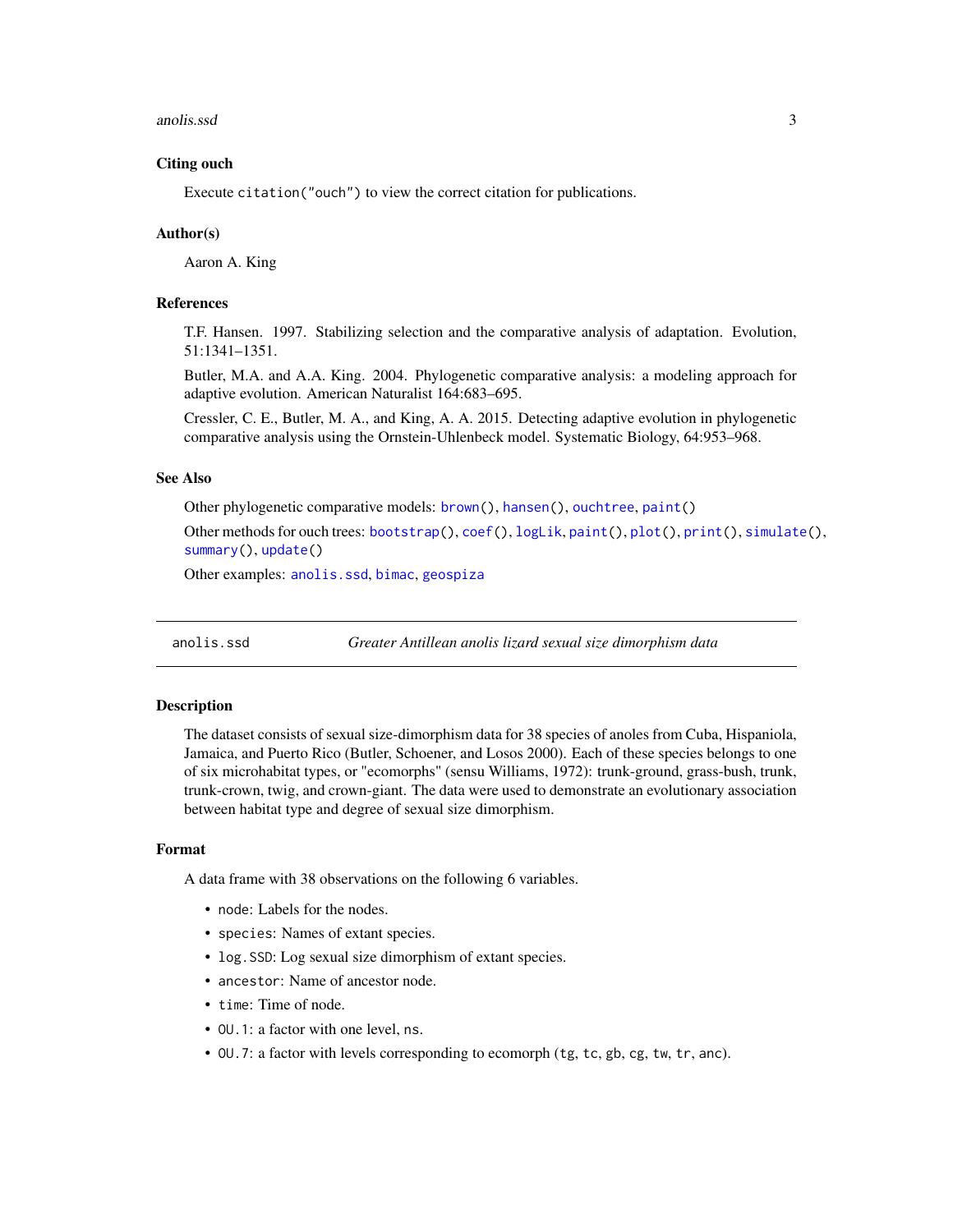#### <span id="page-3-0"></span>Details

Size dimorphism was calcuated as the log-ratio of male snout-to-vent length to female snout-to-vent length (males are larger).

In this example, we tested three models of evolution: Brownian motion, Ornstein-Uhlenbeck with one global optimum, and Ornstein-Uhlenbeck with seven optima (one for each ecomorph type plus an additional one for an "unknown" type).

For the seven-optima model, we assigned each terminal branch to an optimum according to the ecomorph type of the extant species. Because we had no information to help guide hypotheses about internal branches, we assigned internal branches to the "unknown" selective regime. The phylogeny of these species is consistent with and adaptive radiation, with a burst of speciation events early in the evolutionary history of this clade (see phylogeny in Butler & King (2004) or example below).

# Author(s)

Marguerite A. Butler, Aaron A. King

# Source

Butler, M.A. and A.A. King. 2004. Phylogenetic comparative analysis: a modeling approach for adaptive evolution. American Naturalist 164:683–695.

# References

Butler, M. A., T. W. Schoener, and J. B. Losos. 2000. The relationship between sexual size dimorphism and habitat use in Greater Antillean Anolis lizards. Evolution, 54:259–272.

Williams, E. E. 1972. The origin of faunas. Evolution of lizard congeners in a complex island fauna: a trial analysis. Evolutionary Biology, 6:47–89.

#### See Also

Other examples: [bimac](#page-4-1), [geospiza](#page-10-1), [ouch-package](#page-1-1)

```
## Analysis of sexual size dimorphism data
tree <- with(anolis.ssd,ouchtree(node,ancestor,time/max(time),species))
plot(tree,node.names=TRUE)
h1 <- brown(anolis.ssd['log.SSD'],tree)
h1
plot(h1)
h2 <- hansen(anolis.ssd['log.SSD'],tree,anolis.ssd['OU.1'],sqrt.alpha=1,sigma=1)
h2
plot(h2)
h3 <- hansen(anolis.ssd['log.SSD'],tree,anolis.ssd['OU.7'],sqrt.alpha=1,sigma=1)
h3
```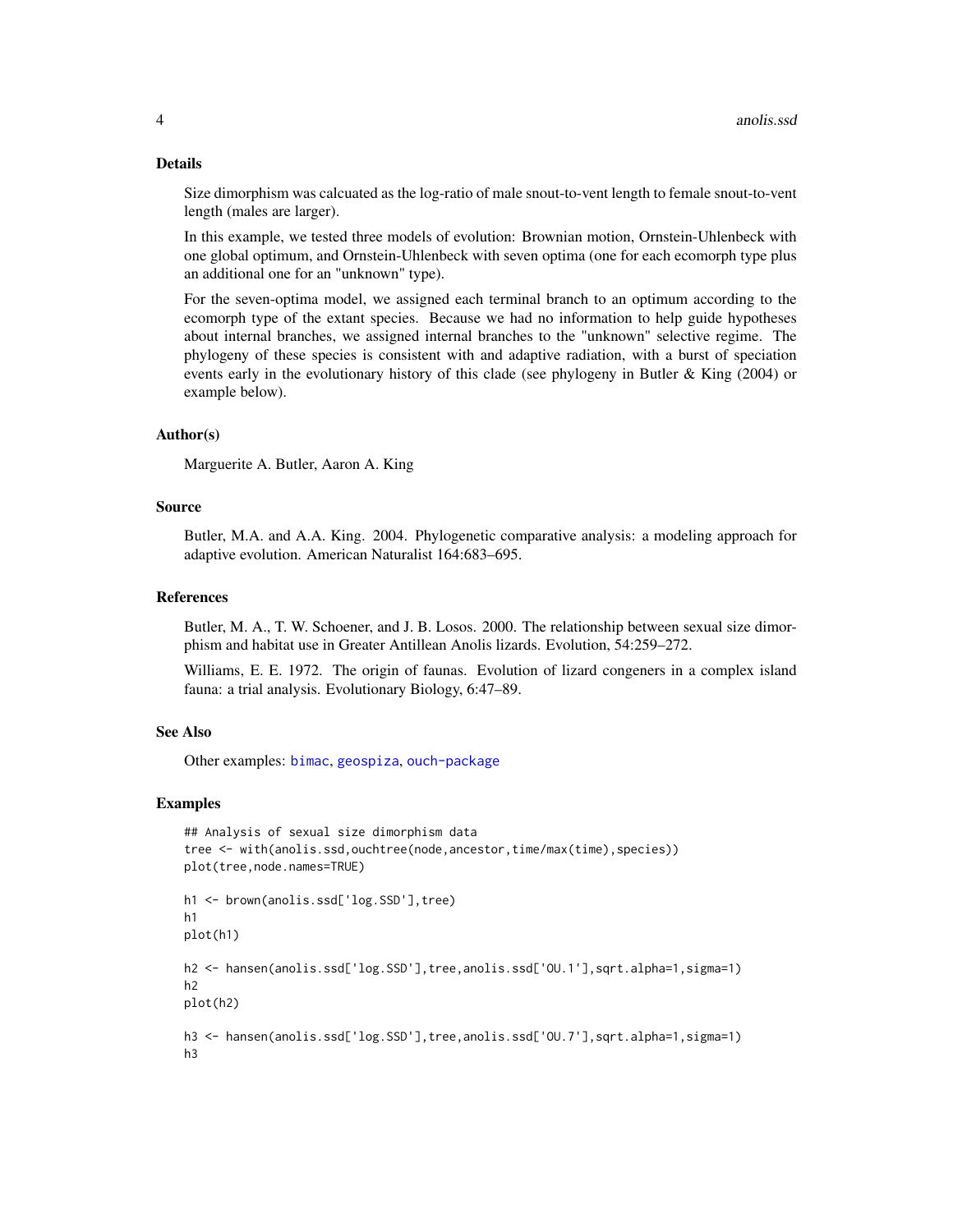#### <span id="page-4-0"></span>bimac 5 and 5 and 5 and 5 and 5 and 5 and 5 and 5 and 5 and 5 and 5 and 5 and 5 and 5 and 5 and 5 and 5 and 5 and 5 and 5 and 5 and 5 and 5 and 5 and 5 and 5 and 5 and 5 and 5 and 5 and 5 and 5 and 5 and 5 and 5 and 5 and

plot(h3)

# <span id="page-4-1"></span>bimac *Anolis bimaculatus lizard size data*

# Description

This is the *Anolis bimaculatus* dataset used in Butler & King (2004). It is used to test a hypothesis of character displacement using an interspecific dataset of body sizes and current data on sympatry/allopatry.

# Format

A data frame with 45 observations on the following 11 variables.

- node: Labels for the nodes.
- spcode: Two-letter code for each taxon.
- species: Species names for extant species.
- island: Name of the island on which the population is found.
- size: Body size (head length in mm) of extant species.
- ancestor: Ancestral node.
- time: Time of node.
- OU.1: a factor with levels ns
- OU.3: a factor with levels small, medium, large
- OU.4: a factor with levels small, medium, large, anc
- OU.LP: a factor with levels small, medium, large

# Details

Explanations of the data follow:

- Body size. We use the phenotypic data and phylogeny of Losos (1990), which employed the head lengths (of males) as a proxy for body size. In this group of lizards, head length correlates very strongly with snout-to-vent length and the cube root of mass, which are standard measures of body size. The data are head lengths in mm; note that we use the log of this value in analyses.
- Tree structure. The phylogenetic tree is encoded via three variables: node, ancestor, and time. The node variable gives a name to each node. The ancestor variable names the ancestor of each node. The root node has no ancestor (i.e., ancestor=NA). The variable time specifies the temporal location of each node, the root node being at time 0.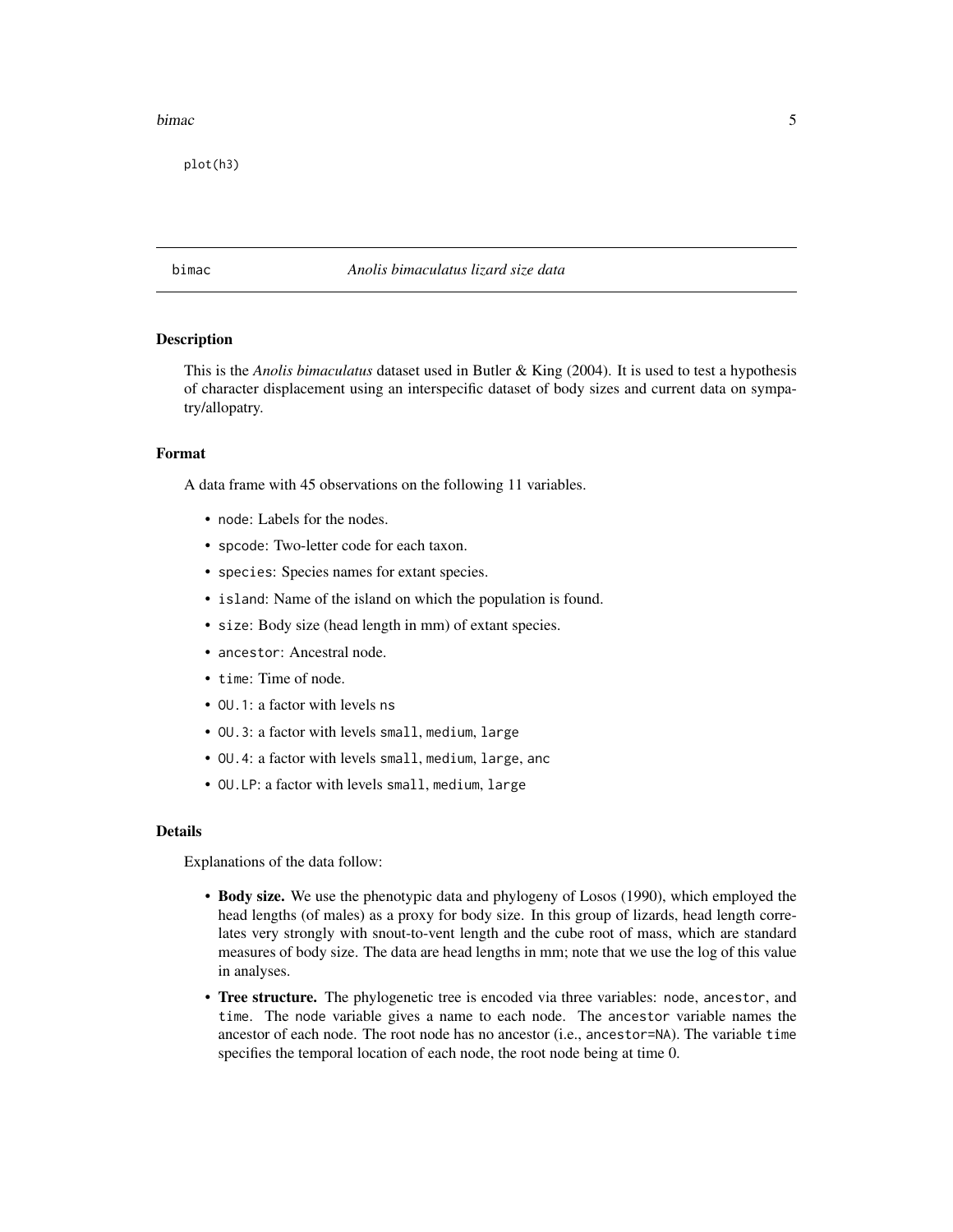- <span id="page-5-0"></span>• Specifications of selective regimes. (Columns OU.1, OU.3, OU.4, OU.LP). These columns are factors, the levels of which correspond to the "paintings" of the respective adaptive regime hypotheses onto the phylogeny (see [paint\(\)](#page-16-1)). Each selective regime is named (small, medium, large, etc.). Each column corresponds to a different painting of the selective regimes, and thus to a different hypothesis. In this example, there are 3 alternative models (see Butler  $\&$  King 2004): OU.4 is 4-regime model, OU.3 is 3-regime model (all ancestors are medium), OU.LP is the linear parsimony model.
- Other variables. In addition to the above, there is a two-letter code for each taxon (spcode) and the name of the island on which the taxon is found (island).

#### Author(s)

Marguerite A. Butler and Aaron A. King

#### Source

Butler, M.A. and A.A. King. 2004. Phylogenetic comparative analysis: a modeling approach for adaptive evolution. American Naturalist 164:683–695.

#### References

Lazell, J. D. 1972. The anoles (Sauria: Iguanidae) of the Lesser Antilles. Bull. Mus. Comp. Zool., 143:1–115.

Losos, J. B. 1990. A phylogenetic analysis of character displacement in Caribbean Anolis lizards. Evolution, 44:558–569.

# See Also

Other examples: [anolis.ssd](#page-2-1), [geospiza](#page-10-1), [ouch-package](#page-1-1)

```
## Analysis of Anolis bimaculatus data
tree <- with(bimac,ouchtree(node,ancestor,time/max(time),spcode))
plot(tree,node.names=TRUE)
h1 <- brown(log(bimac['size']),tree)
h1
plot(h1)
h2 <- hansen(log(bimac['size']),tree,bimac['OU.1'],sqrt.alpha=1,sigma=1)
h2
plot(h2)
h3 <- hansen(log(bimac['size']), tree, bimac['OU.3'], sqrt.alpha=1, sigma=1)
h3
plot(h3)
h4 <- hansen(log(bimac['size']),tree,bimac['OU.4'],sqrt.alpha=1,sigma=1)
h4
plot(h4)
```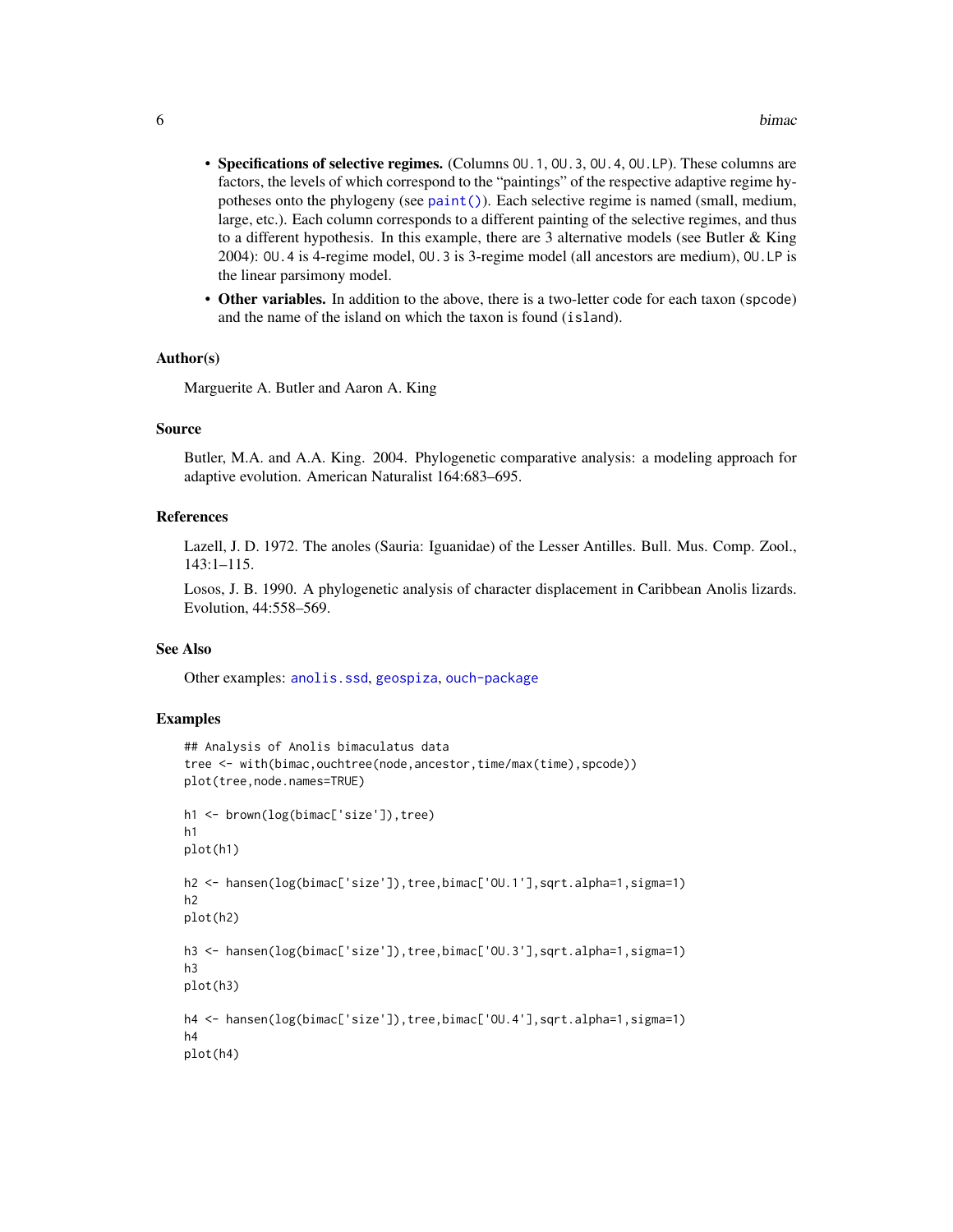#### <span id="page-6-0"></span>bootstrap *7*

```
h5 <- hansen(log(bimac['size']),tree,bimac['OU.LP'],sqrt.alpha=1,sigma=1,reltol=1e-5)
h5 <- update(h5,method='subplex',reltol=1e-11,parscale=c(0.1,0.1),hessian=TRUE)
h5
plot(h5)
simdat <- simulate(h5,nsim=10)
hsim <- update(h5,data=simdat[[1]])
summary(hsim)
bsim <- update(h1,data=simdat[[1]])
summary(bsim)
```
#### <span id="page-6-1"></span>bootstrap *Bootstrapping for uncertainty quantification*

#### Description

Parametric bootstrapping for ouch models.

#### Usage

```
## S4 method for signature 'missing'
bootstrap(object, ...)
## S4 method for signature 'ANY'
bootstrap(object, ...)
## S4 method for signature 'browntree'
bootstrap(object, nboot = 200, seed = NULL, ...)## S4 method for signature 'hansentree'
bootstrap(object, nboot = 200, seed = NULL, ...)
```
# Arguments

| object   | A fitted model object.                                                                         |
|----------|------------------------------------------------------------------------------------------------|
| $\cdots$ | Additional arguments are passed to update.                                                     |
| nboot    | integer; number of bootstrap replicates.                                                       |
| seed     | integer; setting seed to a non-NULL value allows one to fix the random seed (see<br>simulate). |

#### Details

bootstrap performs a parametric bootstrap for estimation of confidence intervals.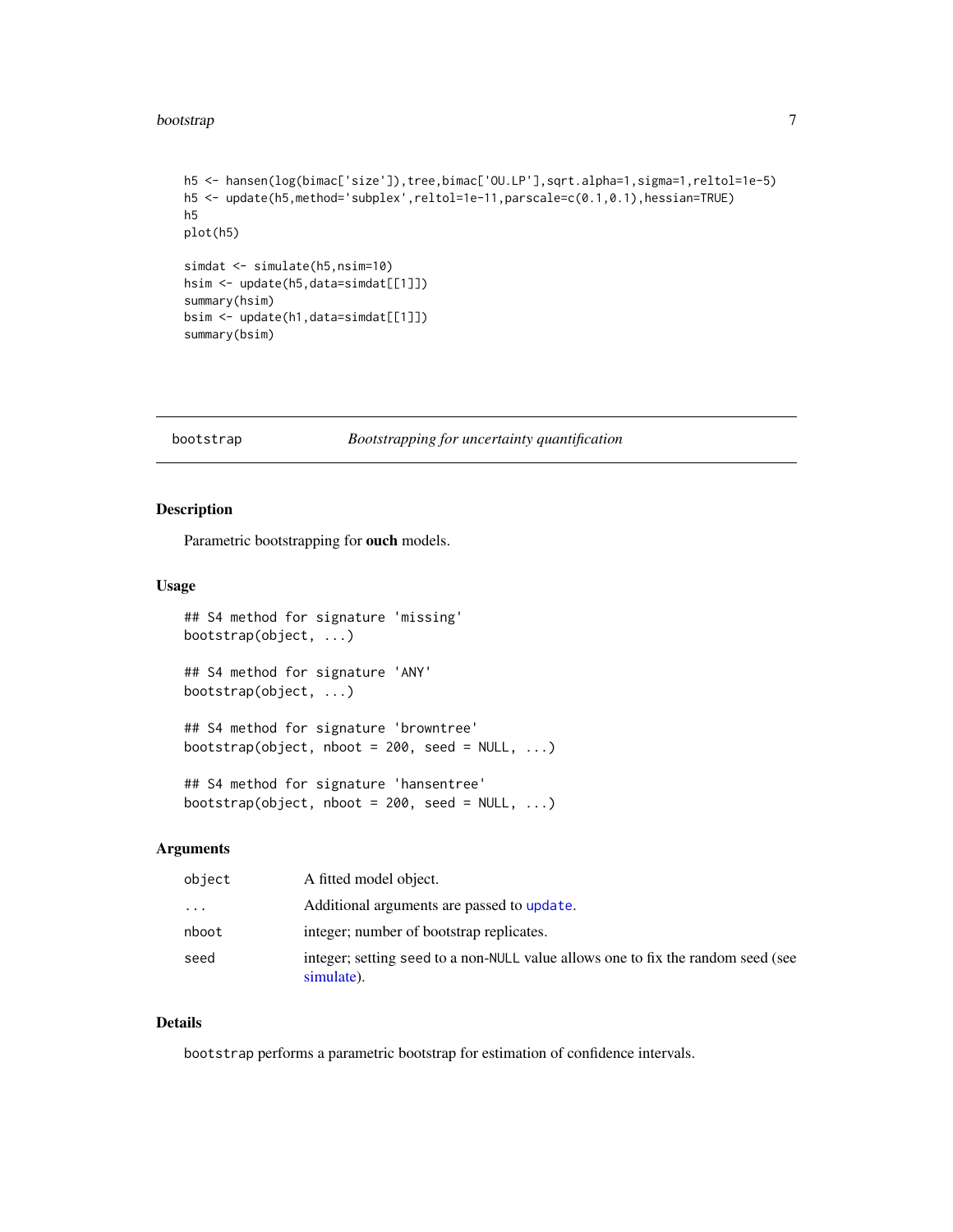# <span id="page-7-0"></span>See Also

Other methods for ouch trees: [coef\(](#page-9-1)), [logLik](#page-14-1), [ouch-package](#page-1-1), [paint\(](#page-16-1)), [plot\(](#page-18-1)), [print\(](#page-0-0)), [simulate\(](#page-19-1)), [summary\(](#page-20-1)), [update\(](#page-21-1))

# Examples

```
## Not run:
## Fit BM and a 5-regime OU model to the A. bimaculatus data
tree <- with(bimac,ouchtree(node,ancestor,time/max(time),species))
h1 \leftarrow brown(
  data=log(bimac['size']),
  tree=tree
)
h5 <- hansen(
  data=log(bimac['size']),
  tree=tree,
  regimes=bimac['OU.LP'],
  sqrt.alpha=1,
  sigma=1,
  reltol=1e-11,
  parscale=c(0.1,0.1),
  hessian=TRUE
\mathcal{L}## What are appropriate AIC.c cutoffs?
simdat <- simulate(h1,nsim=100,seed=92759587)
b1 <- sapply(simdat,function(x)summary(update(h1,data=x))$aic.c)
tic <- Sys.time()
b5 <- sapply(simdat,function(x)summary(update(h5,data=x))$aic.c)
toc <- Sys.time()
print(toc-tic)
cat("approximate 95% AIC.c cutoff",signif(quantile(b1-b5,0.95),digits=3),"\n")
## Bootstrap confidence intervals
boots.h1 <- bootstrap(h1,nboot=200,seed=92759587)
cat("bootstrap 95% confidence intervals for h1:\n")
print(t(sapply(boots.h1,quantile,probs=c(0.025,0.975))),digits=3)
boots.h5 <- bootstrap(h5,nboot=200,seed=92759587)
cat("bootstrap 95% confidence intervals for h5:\n")
print(t(sapply(boots.h5,quantile,probs=c(0.025,0.975))),digits=3)
## End(Not run)
```
<span id="page-7-1"></span>brown *Phylogenetic Brownian motion models*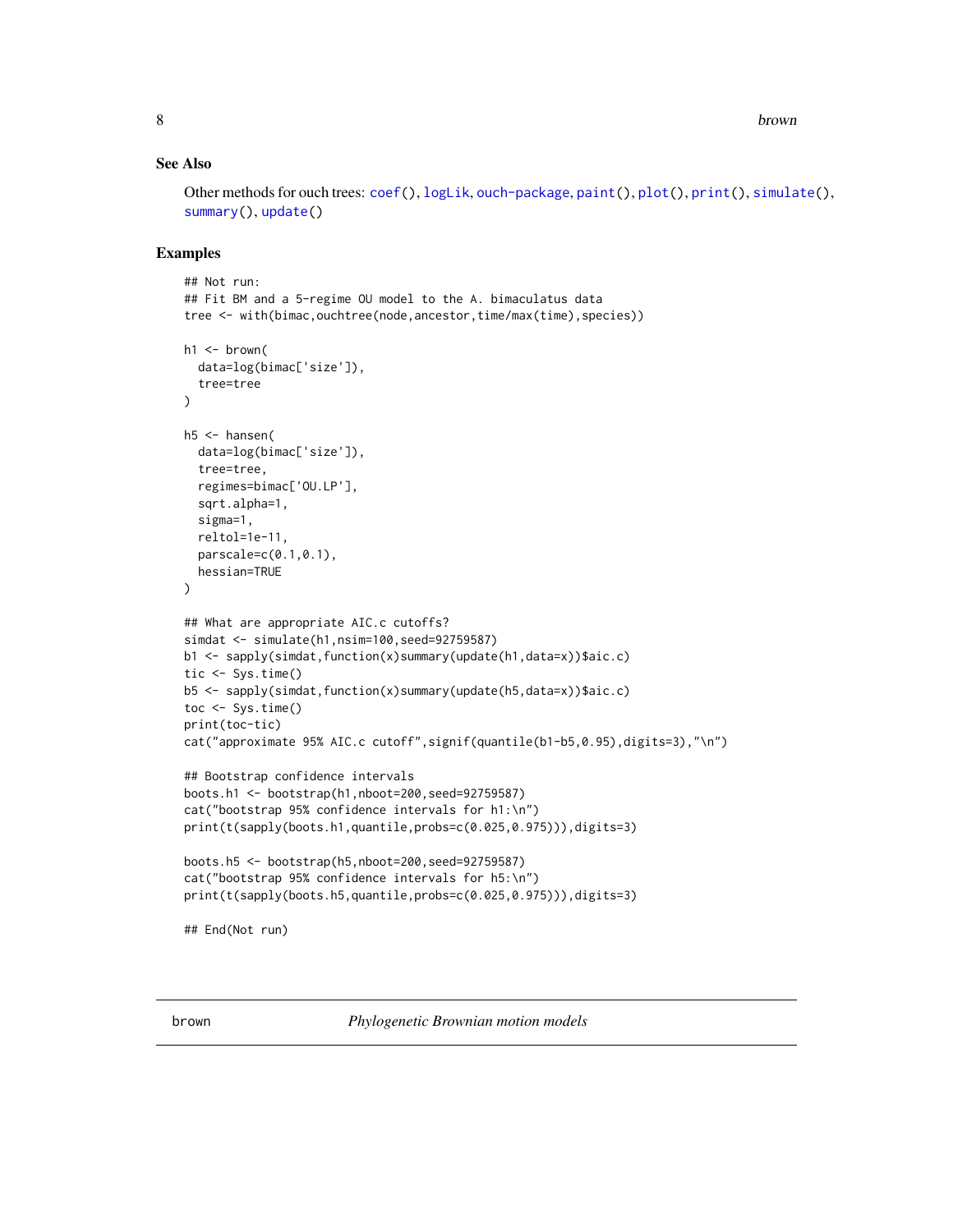#### <span id="page-8-0"></span>brown 9

#### Description

The function brown creates a browntree object by fitting a Brownian-motion model to data.

#### Usage

```
brown(data, tree)
```
# Arguments

| data | Phenotypic data for extant species, <i>i.e.</i> , at the terminal ends of the phylogenetic |
|------|--------------------------------------------------------------------------------------------|
|      | tree. This can either be a numeric vector or a list. If it is a numeric vector, there      |
|      | must be one entry for every node. If it is a list, it must consist entirely of numeric     |
|      | vectors, each of which has one entry per node. A data-frame is coerced to a list.          |
| tree | A phylogenetic tree, specified as an ouchtree object.                                      |

# Value

brown returns an object of class browntree.

#### Author(s)

Aaron A. King

# References

Butler, M.A. and A.A. King. 2004. Phylogenetic comparative analysis: a modeling approach for adaptive evolution. American Naturalist 164:683–695.

#### See Also

# [bimac](#page-4-1), [anolis.ssd](#page-2-1), [hansen](#page-11-1)

Other phylogenetic comparative models: [hansen\(](#page-11-1)), [ouch-package](#page-1-1), [ouchtree](#page-15-1), [paint\(](#page-16-1))

```
## Analysis of Anolis bimaculatus data
tree <- with(bimac, ouchtree(node, ancestor, time/max(time), spcode))
plot(tree,node.names=TRUE)
h1 <- brown(log(bimac['size']), tree)
h1
plot(h1)
h2 <- hansen(log(bimac['size']),tree,bimac['OU.1'],sqrt.alpha=1,sigma=1)
h2
plot(h2)
h3 <- hansen(log(bimac['size']),tree,bimac['OU.3'],sqrt.alpha=1,sigma=1)
h3
plot(h3)
```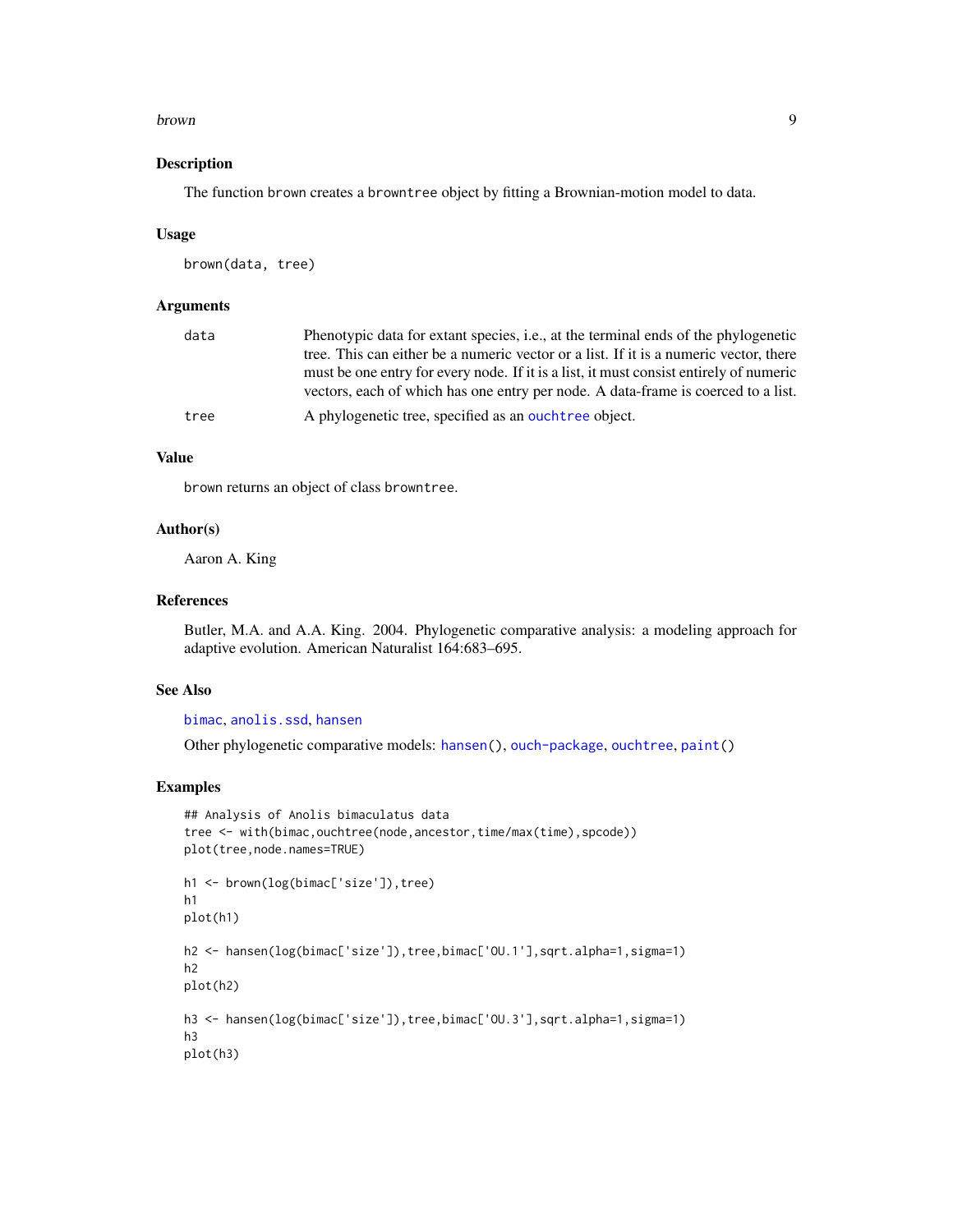```
h4 <- hansen(log(bimac['size']),tree,bimac['OU.4'],sqrt.alpha=1,sigma=1)
h4
plot(h4)
h5 <- hansen(log(bimac['size']),tree,bimac['OU.LP'],sqrt.alpha=1,sigma=1,reltol=1e-5)
h5 <- update(h5,method='subplex',reltol=1e-11,parscale=c(0.1,0.1),hessian=TRUE)
h5
plot(h5)
simdat <- simulate(h5,nsim=10)
hsim <- update(h5,data=simdat[[1]])
summary(hsim)
bsim <- update(h1,data=simdat[[1]])
summary(bsim)
```
#### coef *Model coefficients*

#### Description

coef extracts the parameters from a fitted model object.

#### Usage

```
## S4 method for signature 'browntree'
coef(object, ...)
```

```
## S4 method for signature 'hansentree'
coef(object, ...)
```
#### Arguments

| object                  | fitted model object.           |
|-------------------------|--------------------------------|
| $\cdot$ $\cdot$ $\cdot$ | additional arguments, ignored. |

### Value

coef applied to a browntree object extracts a list with three elements:

sigma the coefficients of the sigma matrix.

theta a list of the estimated optima, one per character.

sigma.sq.matrix the sigma-squared matrix itself.

coef applied to a hansentree object returns a named list containing the estimated  $\alpha$  and  $\sigma^2$  matrices(given as the alpha.matrix and sigma.sq.matrix elements, respectively) but also the MLE returned by the optimizer (as sqrt.alpha and sigma, respectively). The latter elements should not be interpreted, but can be used to restart the algorithm, etc.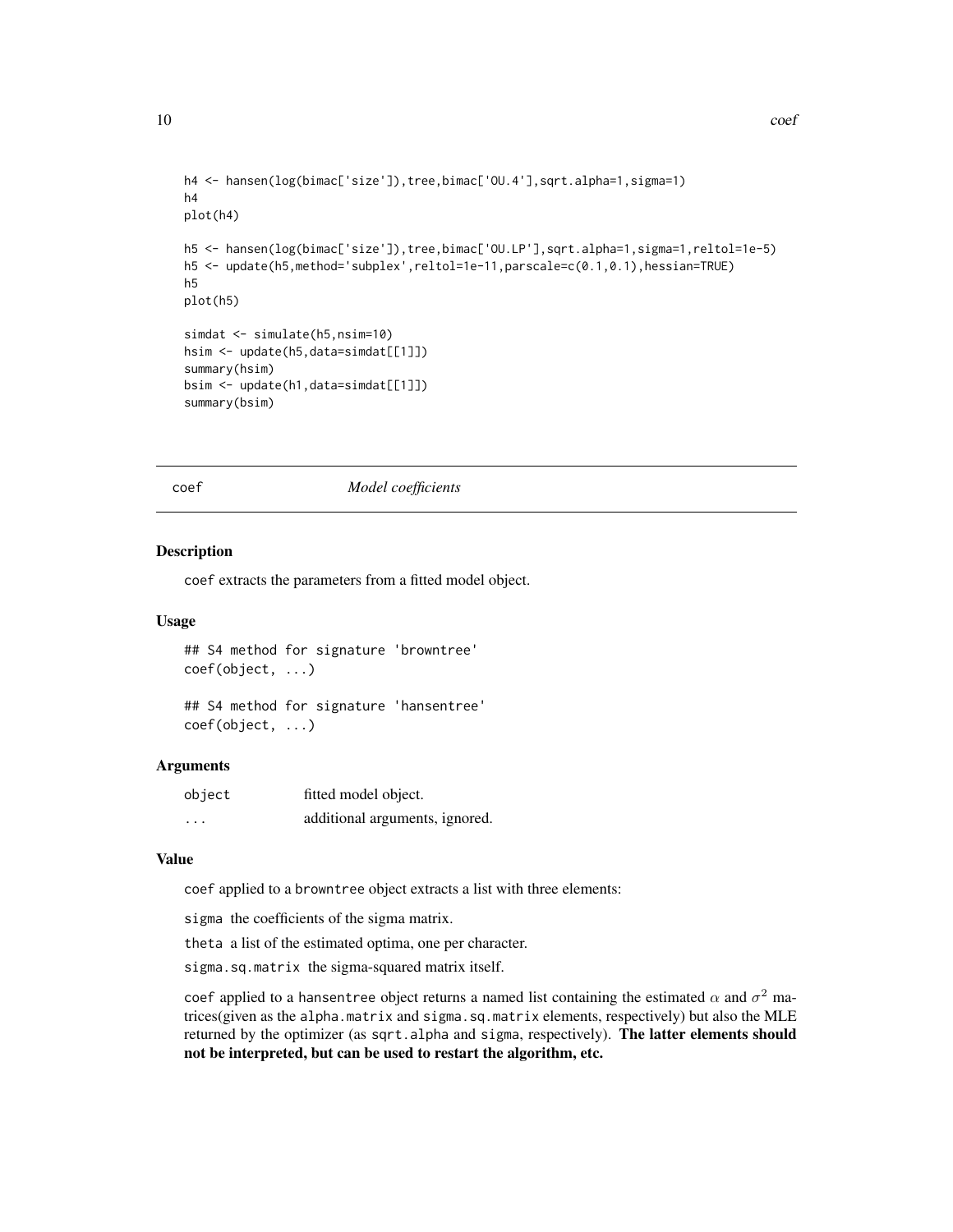#### <span id="page-10-0"></span>geospiza 11

#### See Also

Other methods for ouch trees: [bootstrap\(](#page-6-1)), [logLik](#page-14-1), [ouch-package](#page-1-1), [paint\(](#page-16-1)), [plot\(](#page-18-1)), [print\(](#page-0-0)), [simulate\(](#page-19-1)), [summary\(](#page-20-1)), [update\(](#page-21-1))

<span id="page-10-1"></span>geospiza *Data on Darwin's finches*

#### Description

Morphological measurements of Darwin's finches, together with a phylogeny.

# Format

The object geospiza is a list containing:

- phy, a phylogenetic tree of class 'phylo' (see [read.tree](#page-0-0))
- dat, a data frame containing data on various morphological measurements.

#### Author(s)

Aaron A. King, Emmanuel Paradis, Daniel Lawson

#### Source

Data obtained from the geiger package, version 2.0.7.1. It is attributed there to D. Schluter, with no other details given.

# See Also

Other examples: [anolis.ssd](#page-2-1), [bimac](#page-4-1), [ouch-package](#page-1-1)

```
### Darwin's finches.
### The data were taken from package 'geiger' due to the latter being orphaned.
if (requireNamespace("ape")) {
 data(geospiza)
 plot(geospiza$phy)
 print(geospiza$dat)
### make an ouchtree out of the phy-format tree
 ot <- ape2ouch(geospiza$phy)
### merge data with tree info
 otd <- as(ot,"data.frame")
 otd <- merge(otd,geospiza$dat,by.x="labels",by.y="row.names",all=TRUE)
### row-names are used by 'hansen'
 rownames(otd) <- otd$nodes
```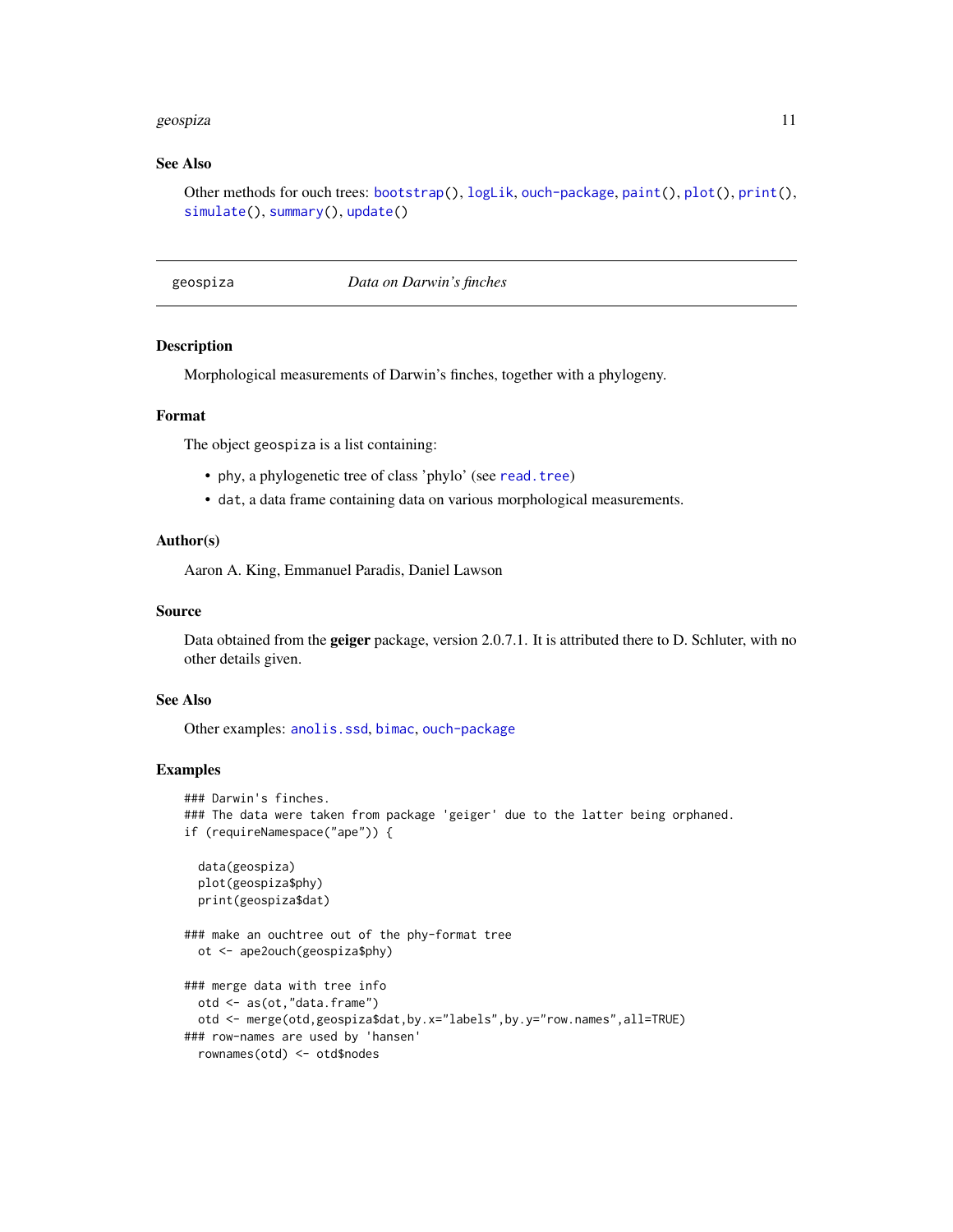#### <span id="page-11-0"></span>12 hansen between the state of the state of the state of the state of the state of the state of the state of the state of the state of the state of the state of the state of the state of the state of the state of the state

```
print(otd)
### this data-frame now contains the data as well as the tree geometry
### now remake the ouch tree
 ot <- with(otd,ouchtree(nodes=nodes,ancestors=ancestors,times=times,labels=labels))
 plot(ot)
 b1 <- brown(tree=ot,data=otd[c("tarsusL","beakD")])
 summary(b1)
### evaluate an OU model with a single, global selective regime
 otd$regimes <- as.factor("global")
 h1 <- hansen(
    tree=ot,
   data=otd[c("tarsusL","beakD")],
   regimes=otd["regimes"],
   sqrt.alpha=c(1,0,1),
   sigma=c(1,0,1),
   maxit=10000
 )
 summary(h1)
 plot(h1)
}
```
### <span id="page-11-1"></span>hansen *Ornstein-Uhlenbeck models of trait evolution*

# Description

The function hansen fits an Ornstein-Uhlenbeck model to data. The fitting is done using optim or subplex.

#### Usage

```
hansen(
  data,
  tree,
  regimes,
  sqrt.alpha,
  sigma,
  fit = TRUE,method = c("Nelder-Mead", "subplex", "BFGS", "L-BFGS-B"),
  hessian = FALSE,
  ...
\mathcal{L}
```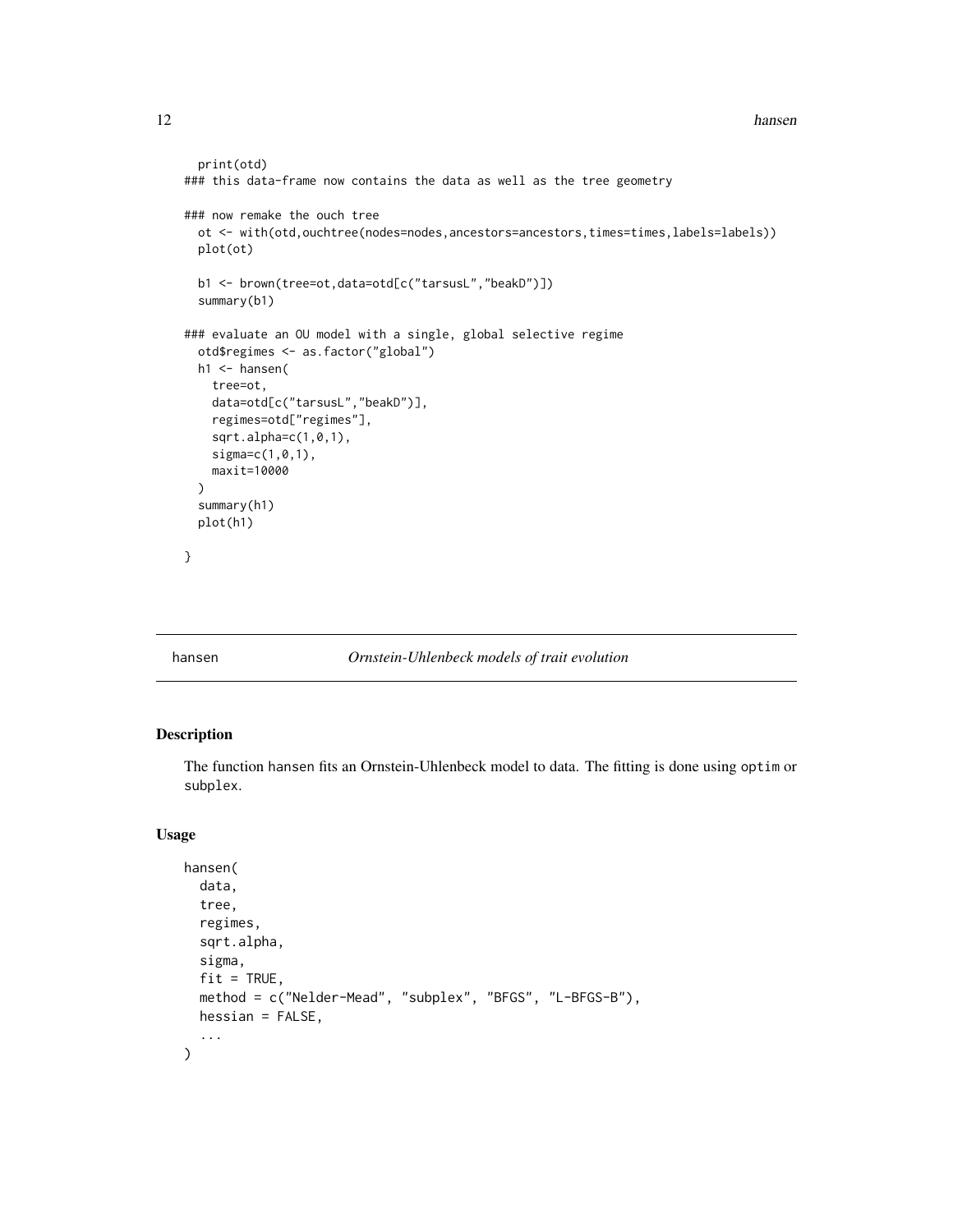#### <span id="page-12-0"></span>hansen and the set of the set of the set of the set of the set of the set of the set of the set of the set of the set of the set of the set of the set of the set of the set of the set of the set of the set of the set of th

#### Arguments

| data              | Phenotypic data for extant species, i.e., species at the terminal twigs of the phy-<br>logenetic tree. This can either be a single named numeric vector, a list of nchar<br>named vectors, or a data frame containing nchar data variables. There must be<br>an entry per variable for every node in the tree; use NA to represent missing data.<br>If the data are supplied as one or more named vectors, the names attributes are<br>taken to correspond to the node names specified when the ouchtree was con-<br>structed (see ouchtree). If the data are supplied as a data-frame, the rownames<br>serve that purpose. |
|-------------------|-----------------------------------------------------------------------------------------------------------------------------------------------------------------------------------------------------------------------------------------------------------------------------------------------------------------------------------------------------------------------------------------------------------------------------------------------------------------------------------------------------------------------------------------------------------------------------------------------------------------------------|
| tree              | A phylogenetic tree, specified as an ouchtree object.                                                                                                                                                                                                                                                                                                                                                                                                                                                                                                                                                                       |
| regimes           | A vector of codes, one for each node in the tree, specifying the selective regimes<br>hypothesized to have been operative. Corresponding to each node, enter the code<br>of the regime hypothesized for the branch segment terminating in that node. For<br>the root node, because it has no branch segment terminating on it, the regime<br>specification is irrelevant. If there are nchar quantitative characters, then one<br>can specify a single set of regimes for all characters or a list of nchar regime<br>specifications, one for each character.                                                               |
| sqrt.alpha, sigma |                                                                                                                                                                                                                                                                                                                                                                                                                                                                                                                                                                                                                             |
|                   | These are used to initialize the optimization algorithm. The selection strength<br>matrix $\alpha$ and the random drift variance-covariance matrix $\sigma^2$ are parameterized<br>by their matrix square roots. Specifically, these initial guesses are each packed<br>into lower-triangular matrices (column by column). The product of this matrix<br>with its transpose is the $\alpha$ or $\sigma^2$ matrix. See Details for more information.                                                                                                                                                                         |
| fit               | If fit=TRUE, then the likelihood will be maximized. If fit=FALSE, the likeli-<br>hood will be evaluated at the specified values of sqrt.alpha and sigma; the<br>optima theta will be returned as well.                                                                                                                                                                                                                                                                                                                                                                                                                      |
| method            | The method to be used by the optimization algorithm. See subplex: : subplex<br>and stats:: optim for information on the available options.                                                                                                                                                                                                                                                                                                                                                                                                                                                                                  |
| hessian           | If hessian=TRUE, then the Hessian matrix will be computed by optim.                                                                                                                                                                                                                                                                                                                                                                                                                                                                                                                                                         |
| .                 | Additional arguments will be passed as control options to optim or subplex.<br>See stats::optim() and subplex::subplex() for information on the avail-<br>able options.                                                                                                                                                                                                                                                                                                                                                                                                                                                     |
|                   |                                                                                                                                                                                                                                                                                                                                                                                                                                                                                                                                                                                                                             |

# Details

The Hansen model for the evolution of a multivariate trait  $X$  along a lineage can be written as a stochastic differential equation (Ito diffusion)

$$
dX = \alpha(\theta(t) - X(t))dt + \sigma dB(t),
$$

where t is time along the lineage,  $\theta(t)$  is the optimum trait value,  $B(t)$  is a standard Wiener process (Brownian motion), and  $\alpha$  and  $\sigma$  are matrices quantifying, respectively, the strength of selection and random drift. Without loss of generality, one can assume  $\sigma$  is lower-triangular. This is because only the infinitesimal variance-covariance matrix  $\sigma^2 = \sigma \sigma^T$  is identifiable, and for any admissible variance-covariance matrix, we can choose  $\sigma$  to be lower-triangular. Moreover, if we view the basic model as describing evolution on a fitness landscape, then  $\alpha$  will be symmetric. If we further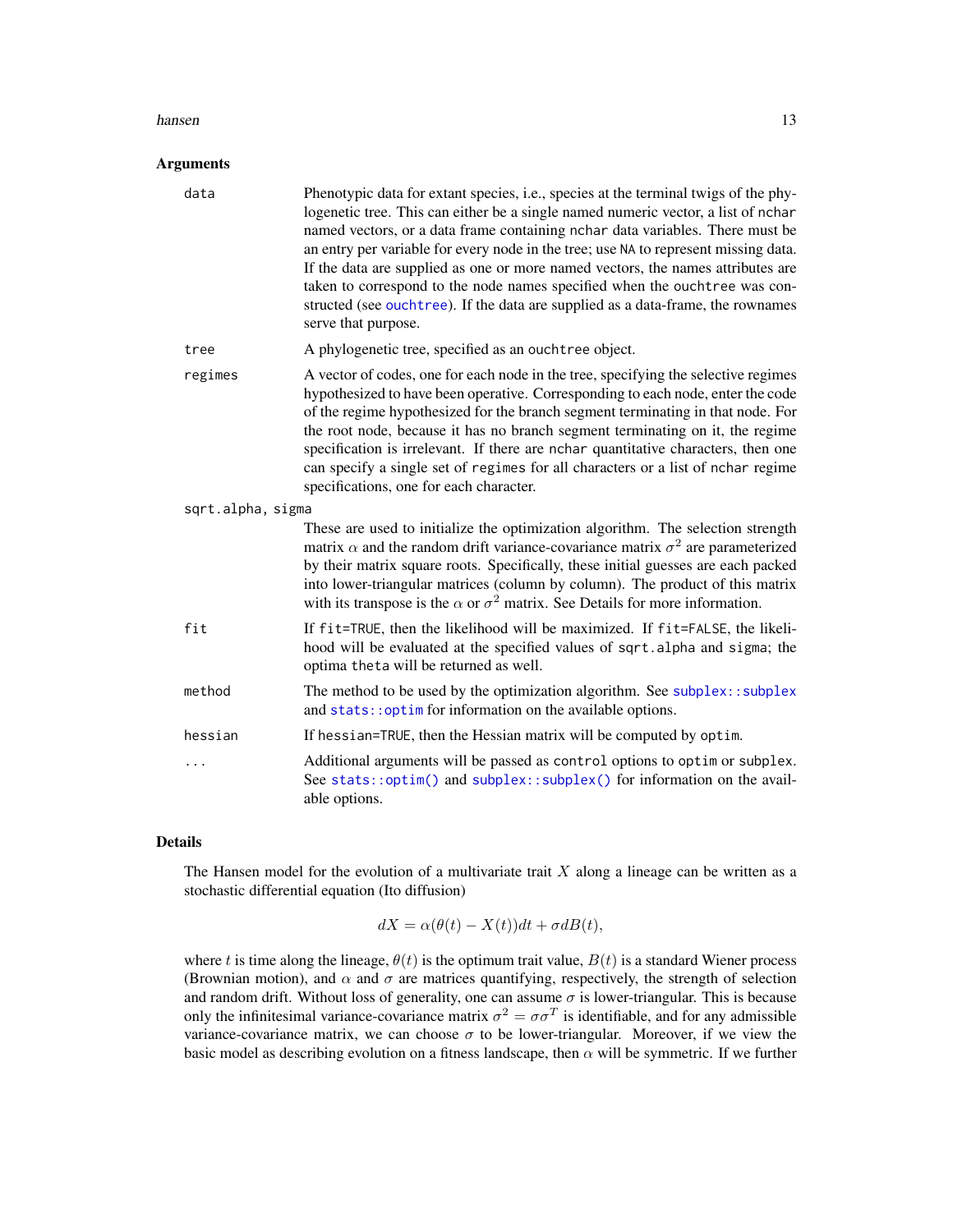restrict ourselves to the case of stabilizing selection,  $\alpha$  will be positive definite as well. We make these assumptions and therefore can assume that the matrix  $\alpha$  has a lower-triangular square root.

The hansen code uses unconstrained numerical optimization to maximize the likelihood. To do this, it parameterizes the  $\alpha$  and  $\sigma^2$  matrices in a special way: each matrix is parameterized by nchar\*(nchar+1)/2 parameters, where nchar is the number of quantitative characters. Specifically, the parameters initialized by the sqrt. alpha argument of hansen are used to fill the nonzero entries of a lower-triangular matrix (in column-major order), which is then multiplied by its transpose to give the selection-strength matrix. The parameters specified in sigma fill the nonzero entries in the lower triangular  $\sigma$  matrix. When hansen is executed, the numerical optimizer maximizes the likelihood over these parameters.

#### Value

hansen returns an object of class hansentree.

# Author(s)

Aaron A. King

# References

T.F. Hansen. 1997. Stabilizing selection and the comparative analysis of adaptation. Evolution, 51:1341–1351.

Butler, M.A. and A.A. King. 2004. Phylogenetic comparative analysis: a modeling approach for adaptive evolution. American Naturalist 164:683–695.

Cressler, C. E., Butler, M. A., and King, A. A. 2015. Detecting adaptive evolution in phylogenetic comparative analysis using the Ornstein-Uhlenbeck model. Systematic Biology, 64:953–968.

#### See Also

```
stats::optim, subplex::subplex, bimac, anolis.ssd
```
Other phylogenetic comparative models: [brown\(](#page-7-1)), [ouch-package](#page-1-1), [ouchtree](#page-15-1), [paint\(](#page-16-1))

```
## Analysis of sexual size dimorphism data
tree <- with(anolis.ssd,ouchtree(node,ancestor,time/max(time),species))
plot(tree,node.names=TRUE)
h1 <- brown(anolis.ssd['log.SSD'],tree)
h1
plot(h1)
h2 <- hansen(anolis.ssd['log.SSD'],tree,anolis.ssd['OU.1'],sqrt.alpha=1,sigma=1)
h2
plot(h2)
h3 <- hansen(anolis.ssd['log.SSD'],tree,anolis.ssd['OU.7'],sqrt.alpha=1,sigma=1)
h3
plot(h3)
```
<span id="page-13-0"></span>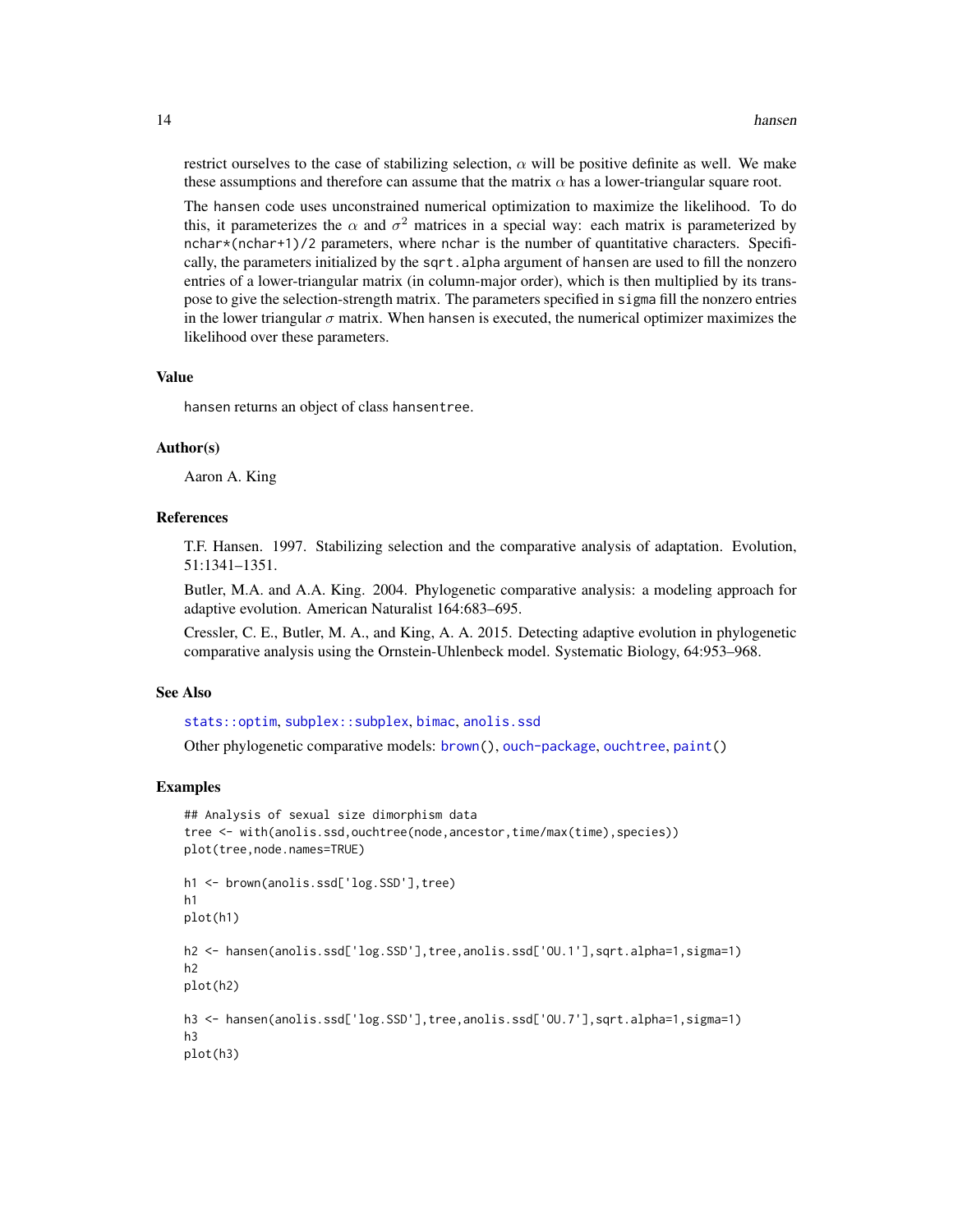#### <span id="page-14-0"></span>logLik to the contract of the contract of the contract of the contract of the contract of the contract of the contract of the contract of the contract of the contract of the contract of the contract of the contract of the

```
### Darwin's finches.
### The data were taken from package 'geiger' due to the latter being orphaned.
if (requireNamespace("ape")) {
 data(geospiza)
 plot(geospiza$phy)
 print(geospiza$dat)
### make an ouchtree out of the phy-format tree
 ot <- ape2ouch(geospiza$phy)
### merge data with tree info
 otd <- as(ot,"data.frame")
 otd <- merge(otd,geospiza$dat,by.x="labels",by.y="row.names",all=TRUE)
### row-names are used by 'hansen'
 rownames(otd) <- otd$nodes
 print(otd)
### this data-frame now contains the data as well as the tree geometry
### now remake the ouch tree
 ot <- with(otd,ouchtree(nodes=nodes,ancestors=ancestors,times=times,labels=labels))
 plot(ot)
 b1 <- brown(tree=ot,data=otd[c("tarsusL","beakD")])
 summary(b1)
### evaluate an OU model with a single, global selective regime
 otd$regimes <- as.factor("global")
 h1 <- hansen(
   tree=ot,
   data=otd[c("tarsusL","beakD")],
   regimes=otd["regimes"],
    sqrt.alpha=c(1,0,1),
   sigma=c(1,0,1),
   maxit=10000
 \lambdasummary(h1)
 plot(h1)
}
```
<span id="page-14-1"></span>logLik *Log likelihood of a fitted model*

#### Description

logLik extracts the log likelihood from a fitted model object.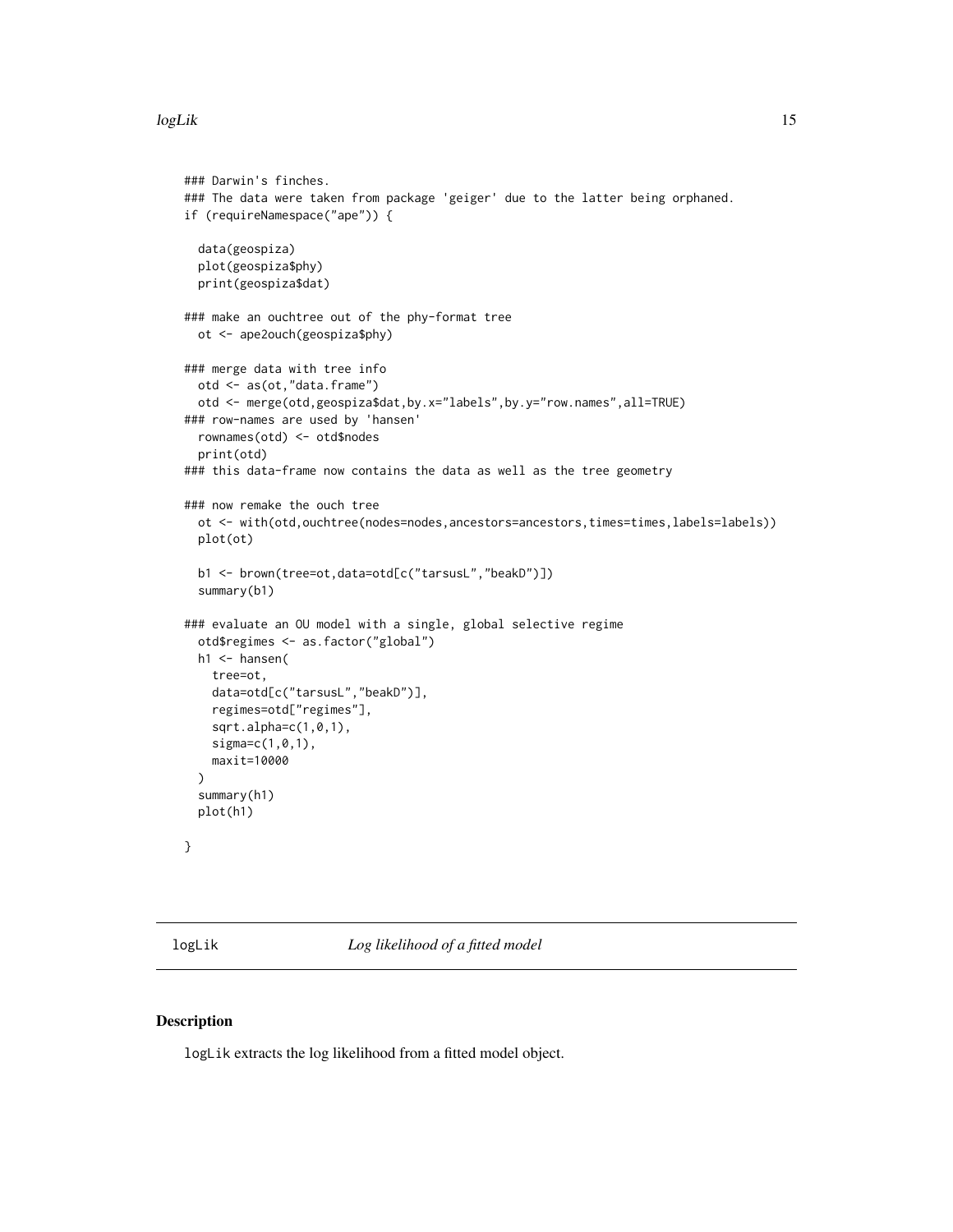# Usage

```
## S4 method for signature 'browntree'
logLik(object)
```

```
## S4 method for signature 'hansentree'
logLik(object)
```
#### Arguments

object any object from which a log-likelihood value, or a contribution to a log-likelihood value, can be extracted.

# Value

logLik returns a numeric value.

# See Also

```
Other methods for ouch trees: bootstrap(), coef(), ouch-package, paint(), plot(), print(),
simulate(), summary(), update()
```
<span id="page-15-1"></span>

ouchtree *Phylogenetic tree object in* ouch *format*

# <span id="page-15-2"></span>Description

ouchtree constructs a representation of a phylogenetic tree.

ape2ouch translates ape's phylo representation of a phylogenetic tree into ouch's ouchtree representation. Optionally, the user can adjust the branch lengths while preserving the topology.

# Usage

```
ouchtree(nodes, ancestors, times, labels = as.character(nodes))
ape2ouch(tree, scale = TRUE, branch.lengths = tree$edge.length)
```
# Arguments

| nodes     | A character vector giving the name of each node. These are used internally and<br>must be unique.                                                                                                                                                                                                                                                  |
|-----------|----------------------------------------------------------------------------------------------------------------------------------------------------------------------------------------------------------------------------------------------------------------------------------------------------------------------------------------------------|
| ancestors | Specification of the topology of the phylogenetic tree. This is in the form of a<br>character vector specifying the name (as given in the nodes argument) of the<br>immediate ancestor of each node. In particular, the i-th name is that of the<br>ancestor of the i-th node. The root node is distinguished by having no ancestor<br>(i.e., NA). |

<span id="page-15-0"></span>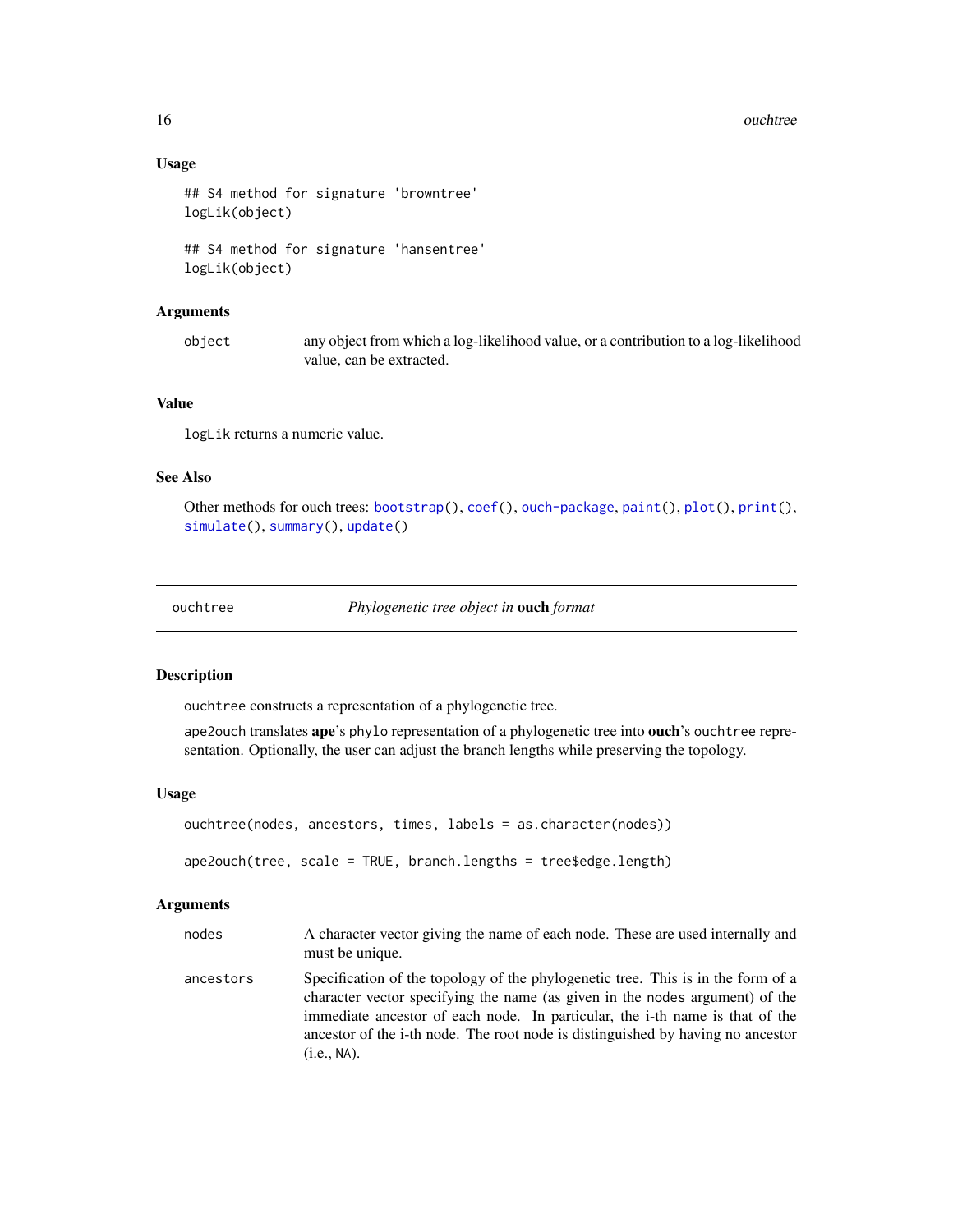#### <span id="page-16-0"></span>paint the contract of the contract of the contract of the contract of the contract of the contract of the contract of the contract of the contract of the contract of the contract of the contract of the contract of the cont

| times  | A vector of nonnegative numbers, one per node in the tree, specifying the time<br>at which each node is located. Time should be increasing from the root node to<br>the terminal twigs. |
|--------|-----------------------------------------------------------------------------------------------------------------------------------------------------------------------------------------|
| labels | Optional vector of node labels. These will be used in plots to label nodes. It is<br>not necessary that these be unique.                                                                |
| tree   | a tree of class ape::phylo.                                                                                                                                                             |
| scale  | optional. If scale=TRUE, the tree's depth will be scaled to 1. If scale is a<br>number, then the branch lengths will be scaled by this number.                                          |
|        | branch. lengths optional vector of branch lengths.                                                                                                                                      |

#### Details

ouchtree() creates an ouchtree object given information on the phylogeny's topology and node times. An ouchtree object also (optionally) holds names of taxa for display purposes.

# Author(s)

Aaron A. King

A. A. King, D. Ackerly

# See Also

Other phylogenetic comparative models: [brown\(](#page-7-1)), [hansen\(](#page-11-1)), [ouch-package](#page-1-1), [paint\(](#page-16-1))

# Examples

```
tree <- with(
  bimac,
  ouchtree(nodes=node,ancestors=ancestor,times=time,labels=spcode)
)
tree
plot(tree)
plot(tree, node.names=TRUE) # display node names
```
<span id="page-16-1"></span>

paint *Painting regimes on a phylogenetic tree*

# Description

Function to paint selective regimes on a phylogenetic tree.

# Usage

paint(tree, subtree, branch, which = 1)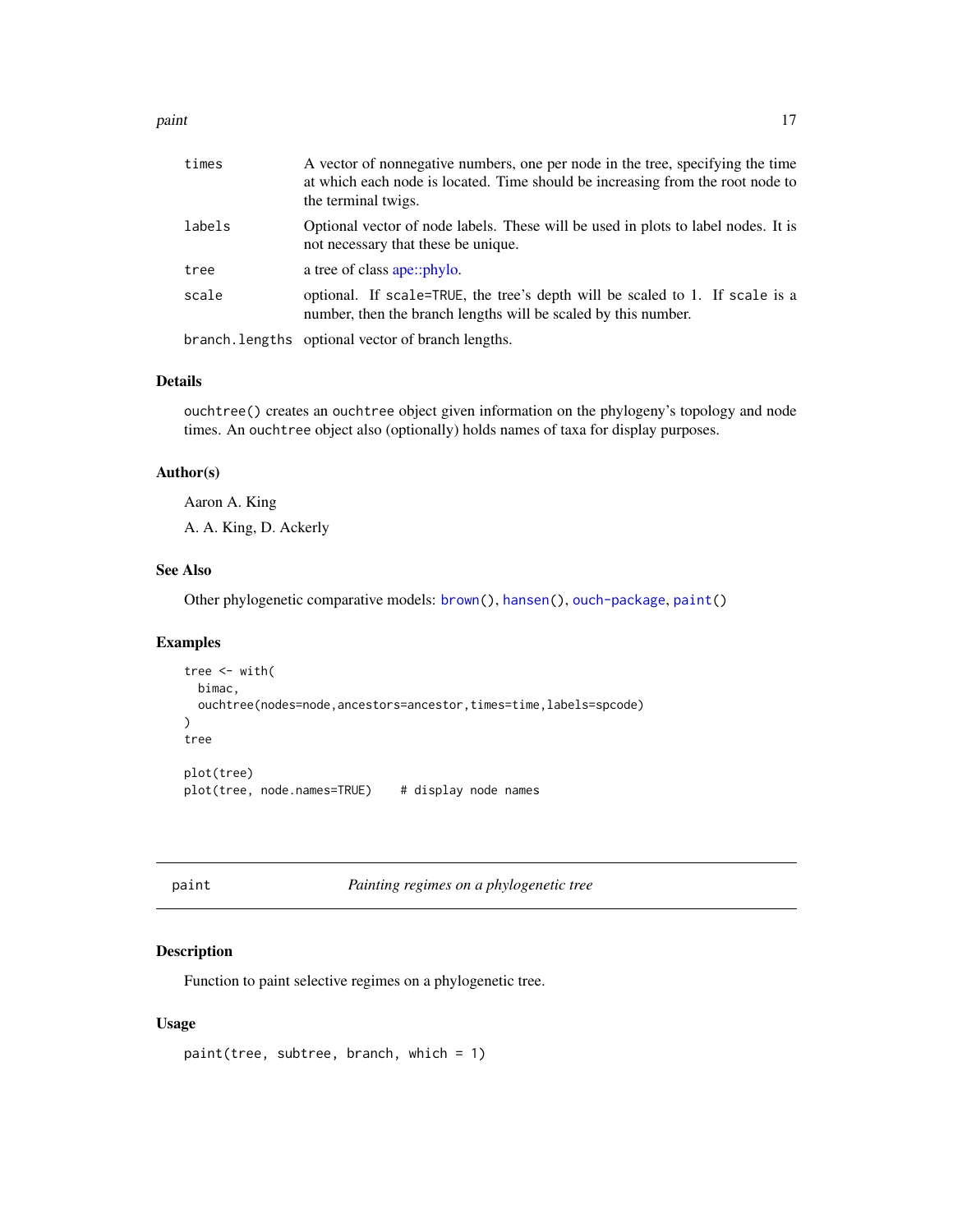#### <span id="page-17-0"></span>Arguments

| tree    | An object of class ouchtree.                                                                                                                                        |
|---------|---------------------------------------------------------------------------------------------------------------------------------------------------------------------|
| subtree | An optional named vector specifying the root nodes of subtrees. Each branch<br>that descends from this node will be painted with the specified regime.              |
| branch  | An optional named vector specifying the end nodes of branches. The unique<br>branch that terminates at the named node will be painted with the specified<br>regime. |
| which   | integer; if tree is a hansentree, start not with a blank canvas but with the<br>regime specifications tree contains for the character indicated by which.           |

#### Details

The names of subtree and branch must be the names of nodes of tree. The painting proceeds in a particular order: one can overpaint a branch. The subtrees indicated by the elements of subtree are painted first, in order. Then the branches indicated by branch are painted. If tree is of class [hansentree](#page-11-1), then paint begins with the regimes specified in the regimes slot of tree. Otherwise, paint begins with a blank canvas, i.e., a tree painted with the single regime "nonspec". Note that, if tree is a multivariate hansentree, then there are multiple regime specifications contained in tree. In this case, the argument which lets you pick which one you wish to begin with; by default, the first is used.

#### Value

A vector of class 'factor' with names corresponding to the nodes in tree, specifying selective regimes.

#### Author(s)

Aaron A. King

### See Also

Other methods for ouch trees: [bootstrap\(](#page-6-1)), [coef\(](#page-9-1)), [logLik](#page-14-1), [ouch-package](#page-1-1), [plot\(](#page-18-1)), [print\(](#page-0-0)), [simulate\(](#page-19-1)), [summary\(](#page-20-1)), [update\(](#page-21-1))

Other phylogenetic comparative models: [brown\(](#page-7-1)), [hansen\(](#page-11-1)), [ouch-package](#page-1-1), [ouchtree](#page-15-1)

```
x < - with(
 bimac,
 ouchtree(nodes=node,times=time/max(time),ancestors=ancestor,labels=species)
)
r <- paint(x,subtree=c("1"="medium","9"="large","2"="small"),
 branch=c("38"="large","2"="medium"))
plot(x,regimes=r,node.names=TRUE)
## compare to bimac['OU.LP']
h5 <- hansen(data=log(bimac['size']),tree=x,regimes=bimac['OU.LP'],
```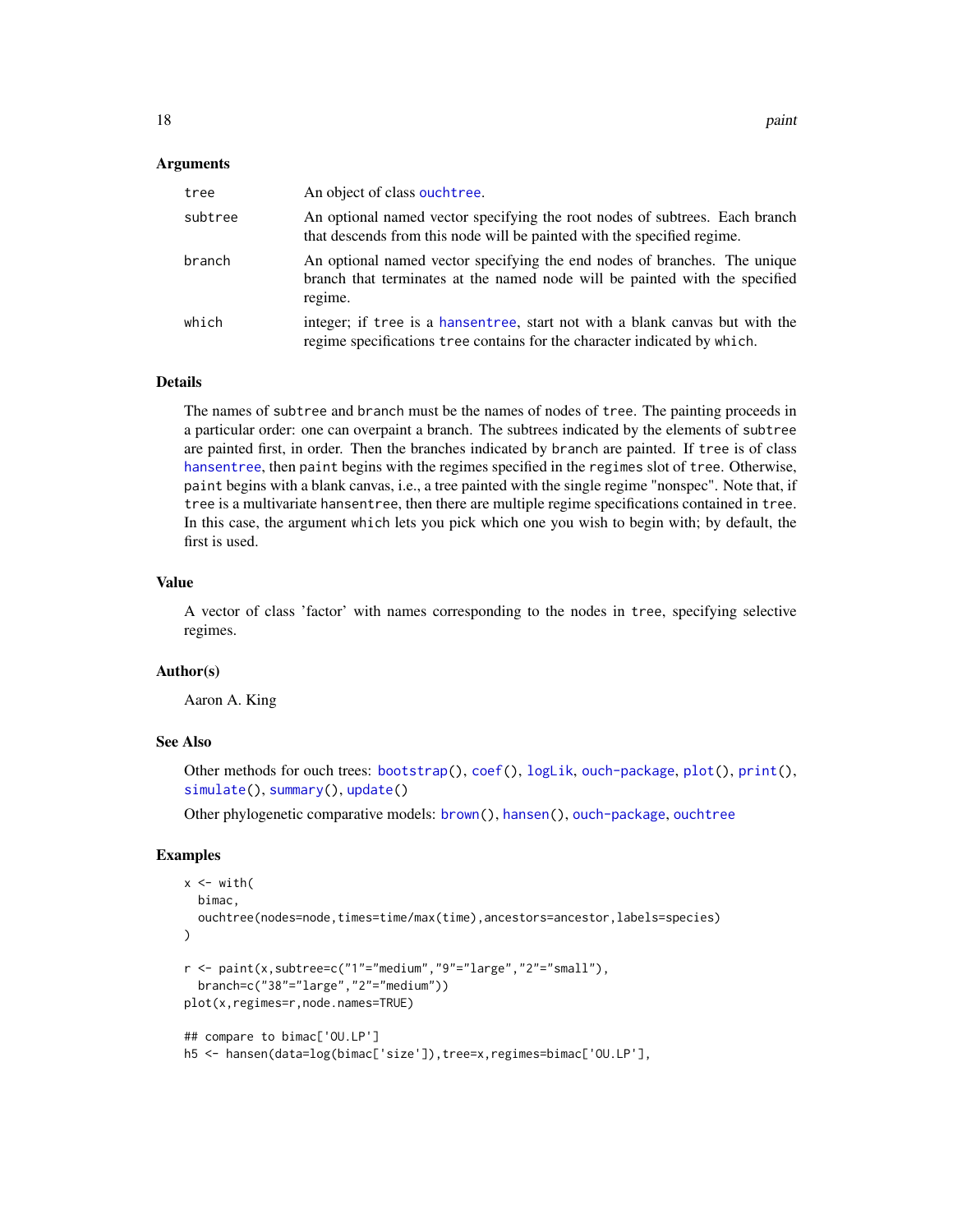```
sqrt.alpha=1,sigma=1,reltol=1e-5)
r <- paint(h5,branch=c("18"="large"),subtree=c("9"="small"))
plot(x,regimes=r,node.names=TRUE)
```
### <span id="page-18-1"></span>plot ouch *plotting functions*

# Description

Plot phylogenetic trees, with or without regime paintings.

# Usage

```
## S4 method for signature 'ouchtree'
plot(
 x,
  ...,
 regimes = NULL,
  ladderize = TRUE,
  node.names = FALSE,
  legend = !is.null(regimes),
  labels,
  frame.plot = FALSE,
 palette = rainbow,
 margin = 0.1,
  text\_opts = list(),
  legend_opts = list()
\lambda## S4 method for signature 'hansentree'
```

```
plot(x, ..., regimes, legend = TRUE)
```
# Arguments

| object to plot.                                                     |
|---------------------------------------------------------------------|
| additional arguments, passed to plot.                               |
| factor or character; a vector of regime paintings.                  |
| logical; should the tree be ladderized?                             |
| logical; should node names be displayed?                            |
| logical; display a legend?                                          |
| character; taxon labels.                                            |
| a logical indicating whether a box should be drawn around the plot. |
|                                                                     |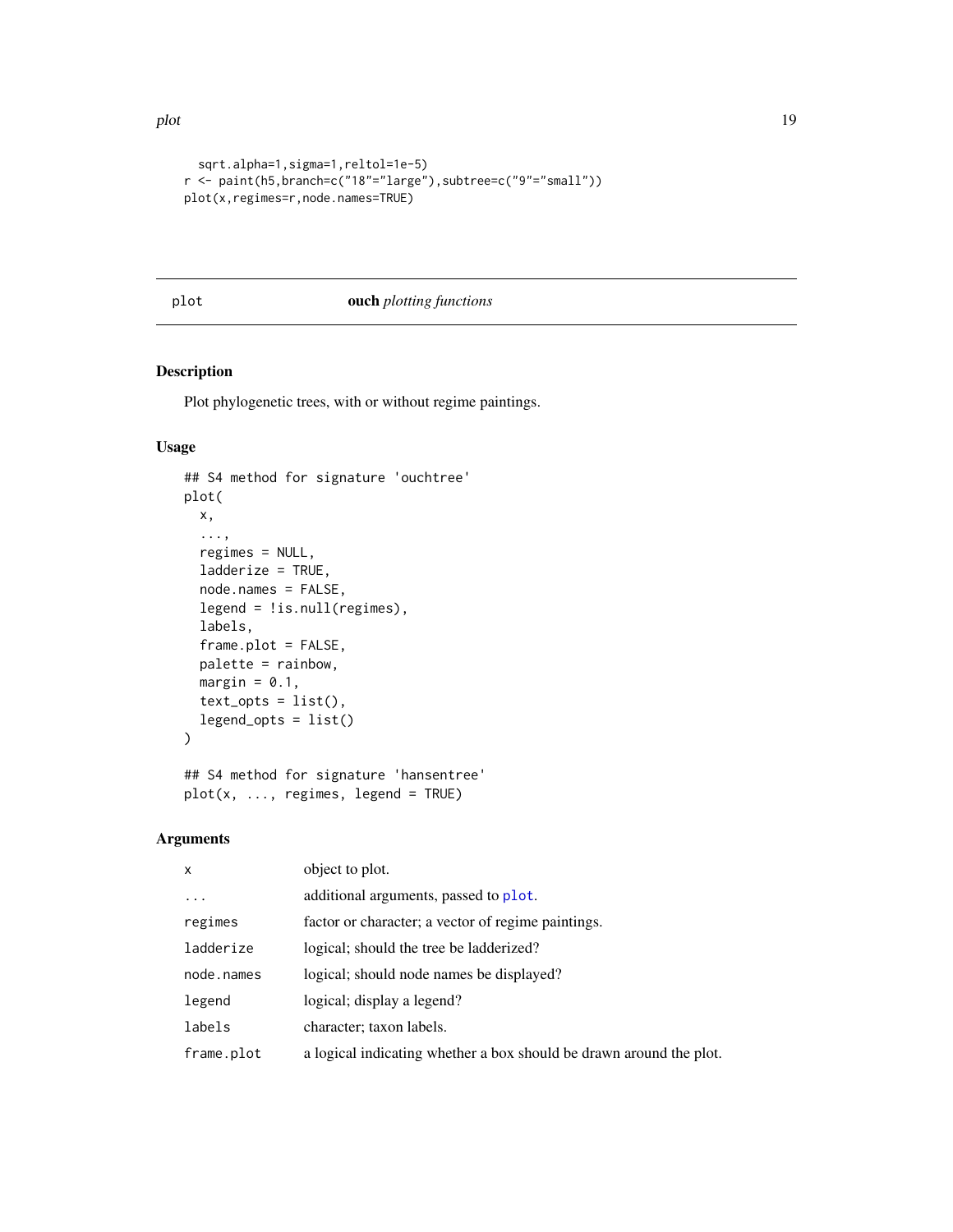<span id="page-19-0"></span>

| palette     | function or character; specifies the colors to be used for the several regimes on<br>the tree. Specified as a function, when given an integer, n, the function should<br>create a vector of n colors. See, for example rainbow. One can also specify the<br>n colors as a vector of color codes. There must be at least as many colors as<br>levels in the regimes.                                                                                      |
|-------------|----------------------------------------------------------------------------------------------------------------------------------------------------------------------------------------------------------------------------------------------------------------------------------------------------------------------------------------------------------------------------------------------------------------------------------------------------------|
| margin      | numeric; width of the right margin (as a fraction of the plot width). Adjust this<br>if labels are clipped (see Examples below). One can also adjust the width of the<br>left margin (for example to aid in the formatting of the figure legend). To do<br>this, furnish margin=c(L, R), where L and R are the widths of the right and left<br>margins, respectively, as fractions of the plot width. Obviously, in this case, we<br>must have $L+R<1$ . |
| text_opts   | options for the labels; passed to text.                                                                                                                                                                                                                                                                                                                                                                                                                  |
| legend_opts | options for the the legend; passed to legend.                                                                                                                                                                                                                                                                                                                                                                                                            |
|             |                                                                                                                                                                                                                                                                                                                                                                                                                                                          |

# See Also

Other methods for ouch trees: [bootstrap\(](#page-6-1)), [coef\(](#page-9-1)), [logLik](#page-14-1), [ouch-package](#page-1-1), [paint\(](#page-16-1)), [print\(](#page-0-0)), [simulate\(](#page-19-1)), [summary\(](#page-20-1)), [update\(](#page-21-1))

# Examples

```
tree \leq with(
  bimac,
  ouchtree(nodes=node,ancestors=ancestor,times=time,labels=spcode)
\mathcal{L}plot(tree)
plot(tree, node.names=TRUE) # display node names
## When taxon names are long, they are cut off when the
## default settings are used. For example:
tree2 <- with(
  bimac,
  ouchtree(nodes=node,ancestors=ancestor,times=time,
    labels=ifelse(is.na(species),NA,paste(species,island,sep=", "))
  )
\lambdaplot(tree2) # long species names are cut off
## This is fixed by increasing right margin and font size:
plot(tree2,margin=0.35,text_opts=list(cex=0.7))
```
<span id="page-19-1"></span>simulate *Simulations of a phylogenetic trait model*

#### Description

simulate generates random deviates from a fitted model.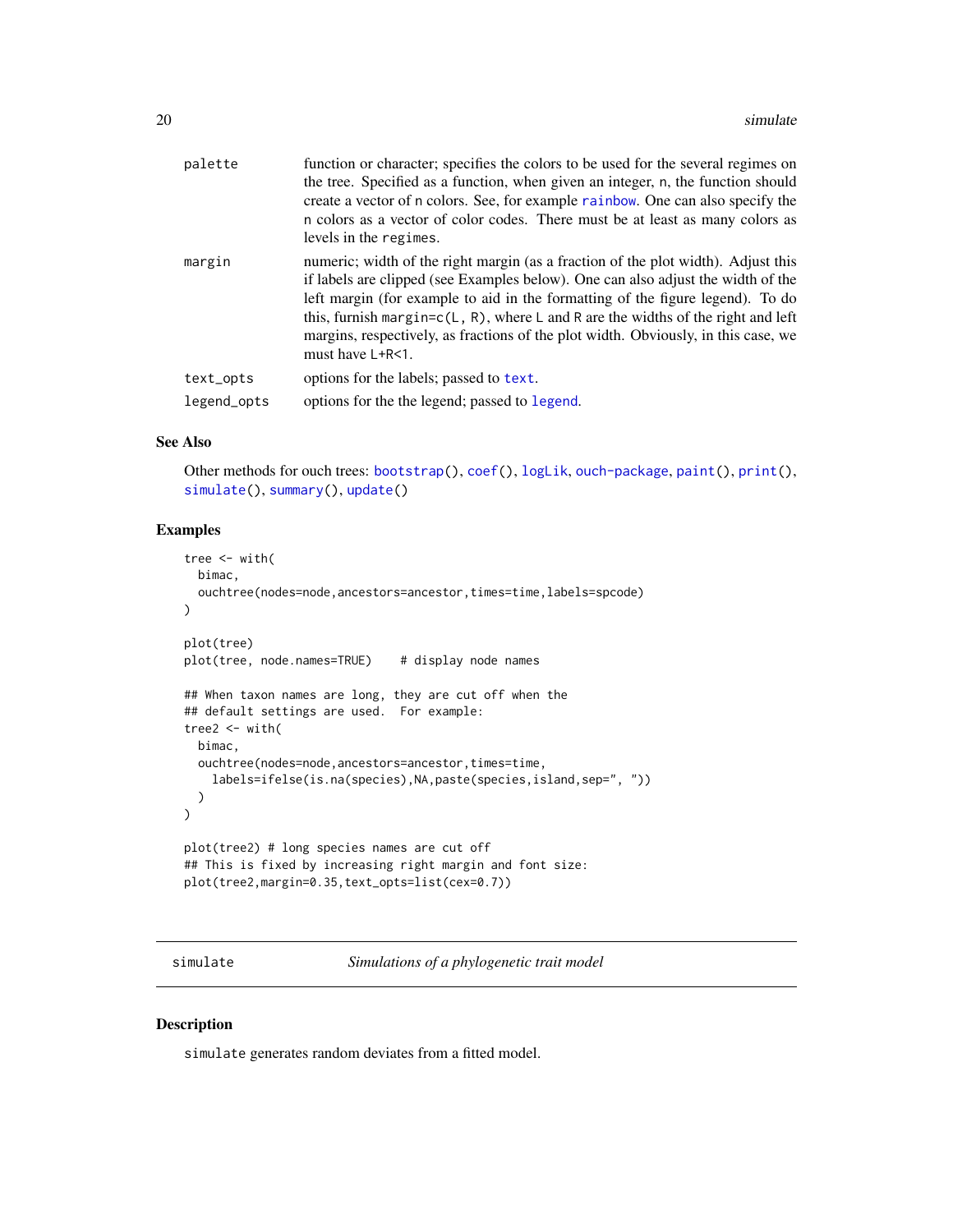#### <span id="page-20-0"></span>summary 21 and 22 and 22 and 22 and 22 and 22 and 22 and 22 and 22 and 22 and 22 and 22 and 22 and 22 and 22 and 22 and 22 and 22 and 22 and 22 and 22 and 22 and 22 and 22 and 22 and 22 and 22 and 22 and 22 and 22 and 22 a

# Usage

```
## S4 method for signature 'browntree'
simulate(object, nsim = 1, seed = NULL, ...)
## S4 method for signature 'hansentree'
simulate(object, nsim = 1, seed = NULL, ...)
```
# Arguments

| object    | fitted model object                                                                                                                                               |
|-----------|-------------------------------------------------------------------------------------------------------------------------------------------------------------------|
| nsim      | integer; number of independent simulations.                                                                                                                       |
| seed      | integer; if non-NULL, the RNG will be initialized with this seed for the simula-<br>tions. The RNG will be reset to its pre-existing state when simulate returns. |
| $\ddotsc$ | additional arguments, ignored.                                                                                                                                    |

# Value

simulate returns a list of data-frames, each comparable to the original data.

# See Also

Other methods for ouch trees: [bootstrap\(](#page-6-1)), [coef\(](#page-9-1)), [logLik](#page-14-1), [ouch-package](#page-1-1), [paint\(](#page-16-1)), [plot\(](#page-18-1)), [print\(](#page-0-0)), [summary\(](#page-20-1)), [update\(](#page-21-1))

<span id="page-20-1"></span>summary ouch *summary methods*

# Description

ouch summary methods

# Usage

```
## S4 method for signature 'browntree'
summary(object, ...)
```
## S4 method for signature 'hansentree' summary(object, ...)

# Arguments

| object   | fitted model object.           |
|----------|--------------------------------|
| $\cdots$ | additional arguments, ignored. |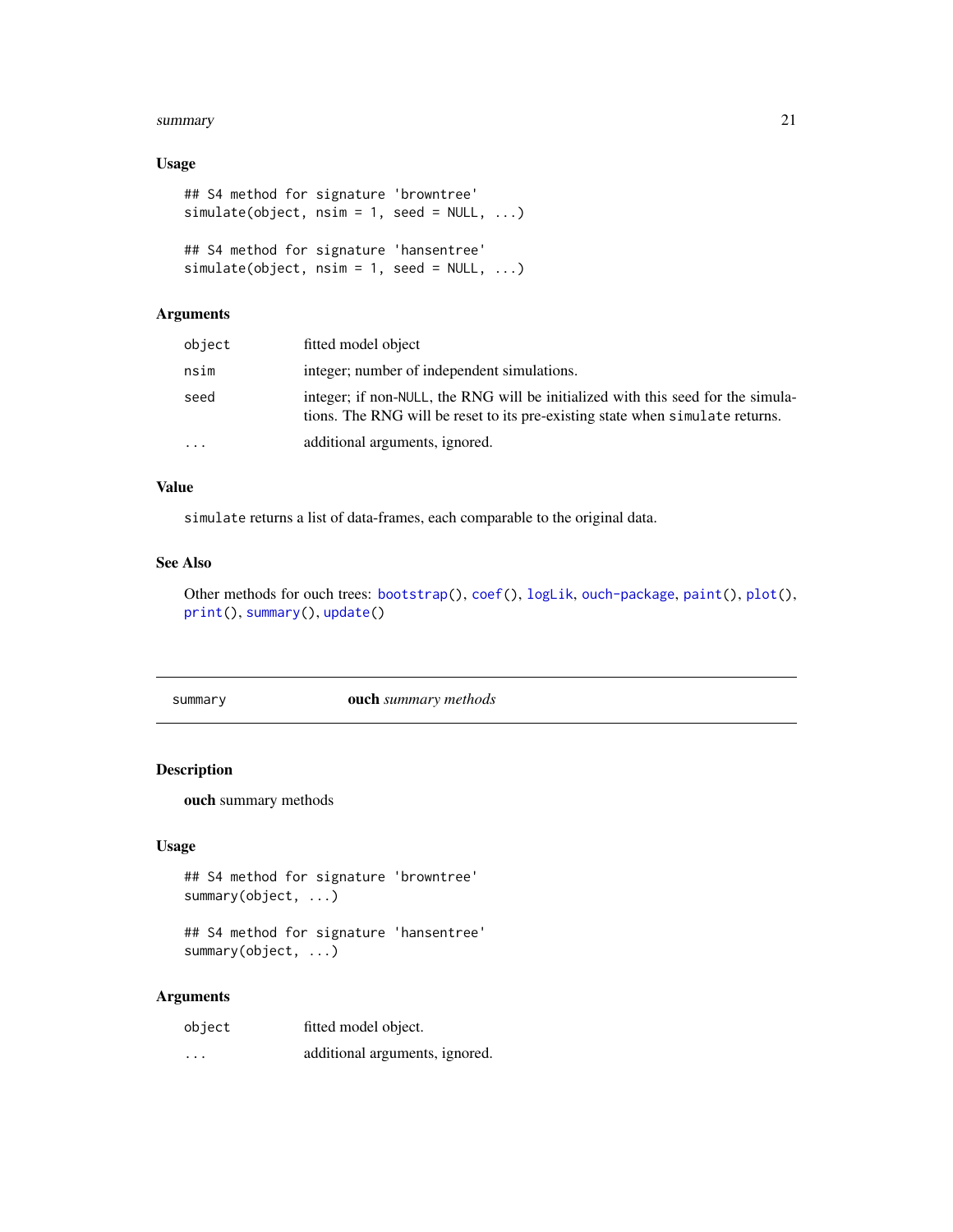<span id="page-21-0"></span>summary applied to a browntree object returns information about the fitted model, including parameter estimates and quantities describing the goodness of fit.

summary applied to a hansentree method displays the estimated  $\alpha$  and  $\sigma^2$  matrices as well as various quantities describing the goodness of model fit.

# See Also

Other methods for ouch trees: [bootstrap\(](#page-6-1)), [coef\(](#page-9-1)), [logLik](#page-14-1), [ouch-package](#page-1-1), [paint\(](#page-16-1)), [plot\(](#page-18-1)), [print\(](#page-0-0)), [simulate\(](#page-19-1)), [update\(](#page-21-1))

<span id="page-21-1"></span>update *Update and refit an* ouch *model*

# Description

update will update a model and re-fit. This allows one to change the data and/or parameters.

#### Usage

## S4 method for signature 'browntree' update(object, data, ...)

## S4 method for signature 'hansentree' update(object, data, regimes, sqrt.alpha, sigma, ...)

# Arguments

| object     | fitted model object.                                                                                                                                                                                                                                                                                                                                                                                                                                                                                                                                          |
|------------|---------------------------------------------------------------------------------------------------------------------------------------------------------------------------------------------------------------------------------------------------------------------------------------------------------------------------------------------------------------------------------------------------------------------------------------------------------------------------------------------------------------------------------------------------------------|
| data       | data that replace those used in the original fit.                                                                                                                                                                                                                                                                                                                                                                                                                                                                                                             |
| .          | Additional arguments replace the corresponding arguments in the original call.                                                                                                                                                                                                                                                                                                                                                                                                                                                                                |
| regimes    | A vector of codes, one for each node in the tree, specifying the selective regimes<br>hypothesized to have been operative. Corresponding to each node, enter the code<br>of the regime hypothesized for the branch segment terminating in that node. For<br>the root node, because it has no branch segment terminating on it, the regime<br>specification is irrelevant. If there are nchar quantitative characters, then one<br>can specify a single set of regimes for all characters or a list of nchar regime<br>specifications, one for each character. |
| sqrt.alpha | These are used to initialize the optimization algorithm. The selection strength<br>matrix $\alpha$ and the random drift variance-covariance matrix $\sigma^2$ are parameterized<br>by their matrix square roots. Specifically, these initial guesses are each packed<br>into lower-triangular matrices (column by column). The product of this matrix<br>with its transpose is the $\alpha$ or $\sigma^2$ matrix. See Details for more information.                                                                                                           |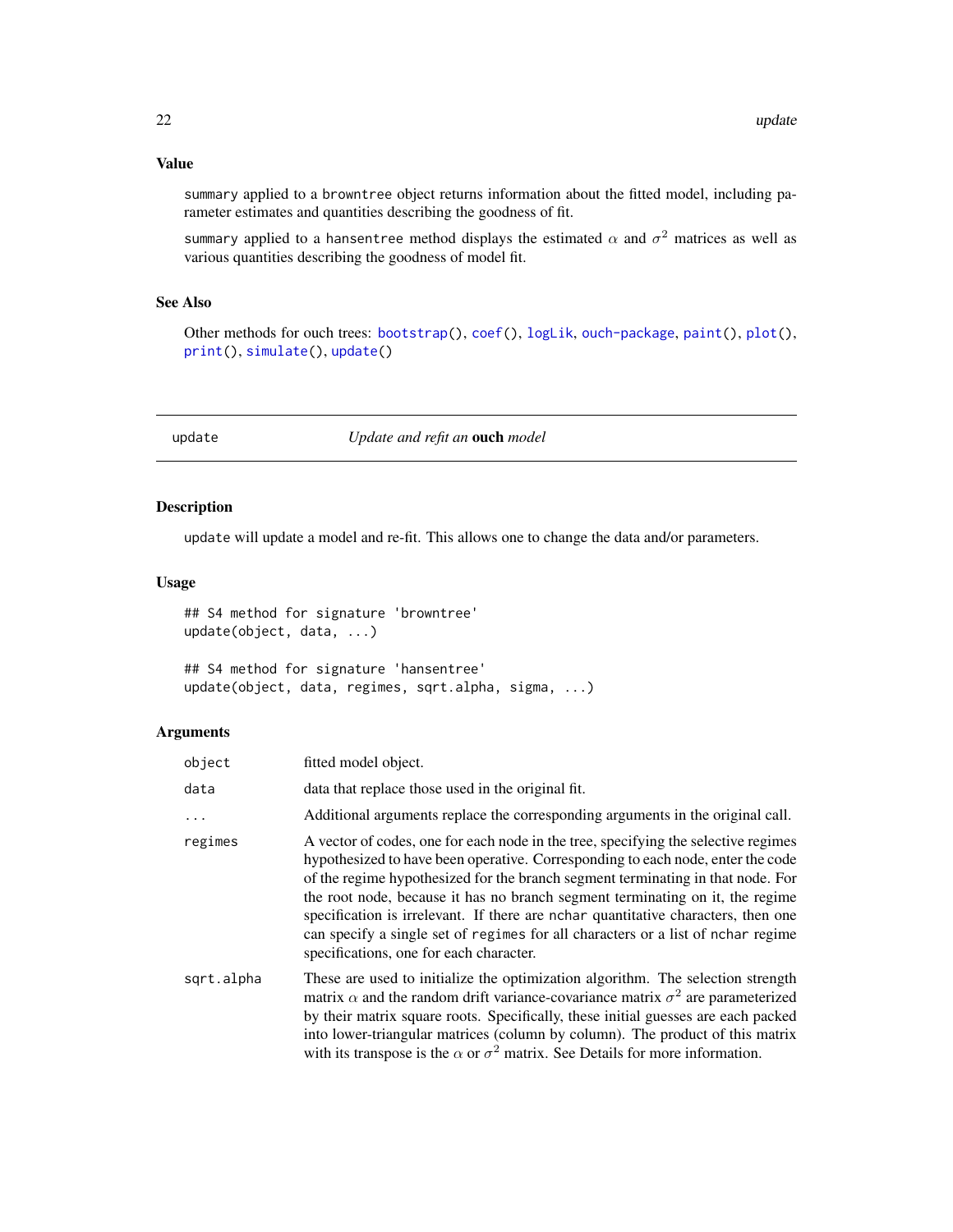#### <span id="page-22-0"></span>update 23

sigma These are used to initialize the optimization algorithm. The selection strength matrix  $\alpha$  and the random drift variance-covariance matrix  $\sigma^2$  are parameterized by their matrix square roots. Specifically, these initial guesses are each packed into lower-triangular matrices (column by column). The product of this matrix with its transpose is the  $\alpha$  or  $\sigma^2$  matrix. See Details for more information.

# Value

update returns a new fitted-model object of the same class as object.

# See Also

Other methods for ouch trees: [bootstrap\(](#page-6-1)), [coef\(](#page-9-1)), [logLik](#page-14-1), [ouch-package](#page-1-1), [paint\(](#page-16-1)), [plot\(](#page-18-1)), [print\(](#page-0-0)), [simulate\(](#page-19-1)), [summary\(](#page-20-1))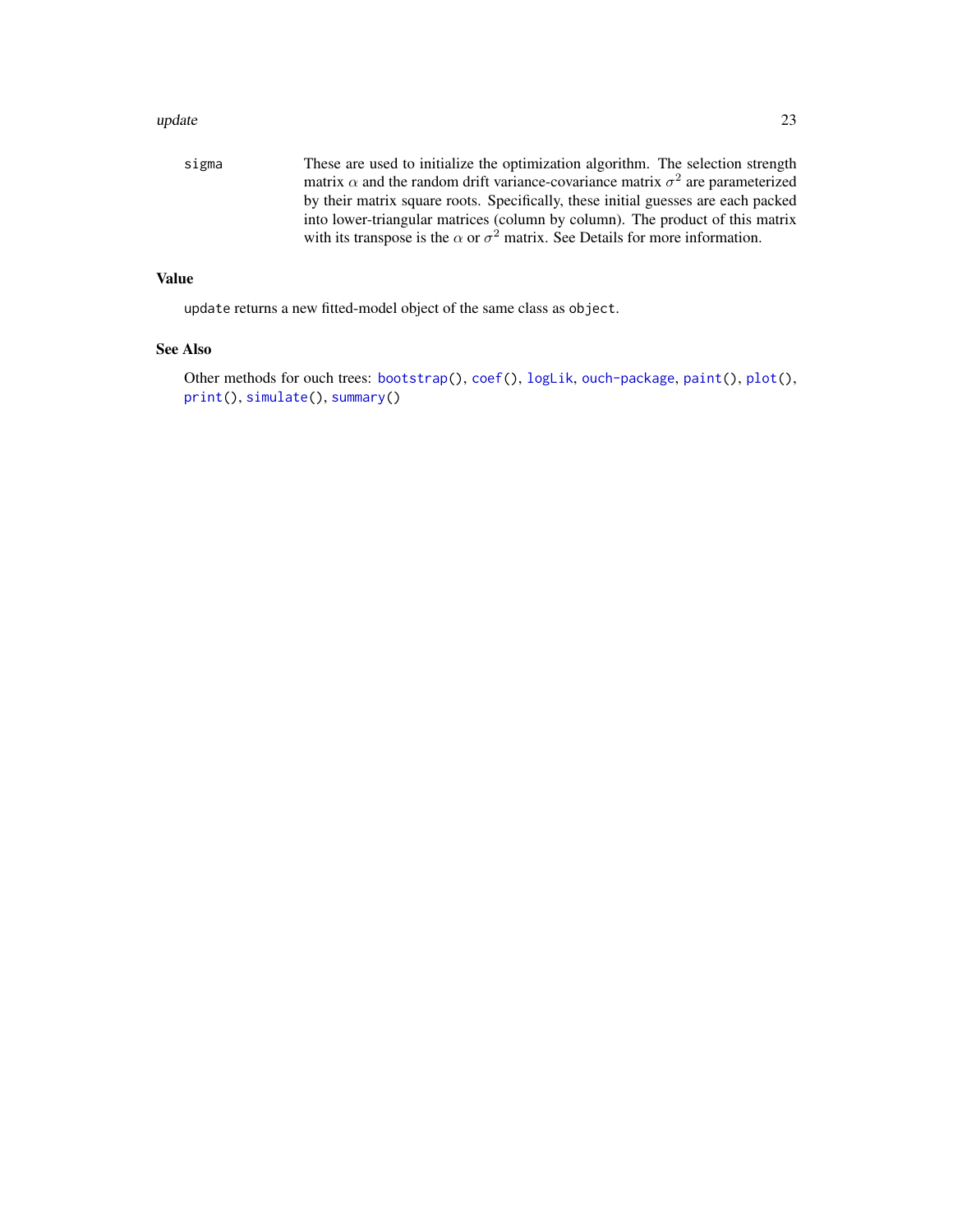# <span id="page-23-0"></span>Index

∗ examples anolis.ssd, [3](#page-2-0) bimac, [5](#page-4-0) geospiza, [11](#page-10-0) ouch-package, [2](#page-1-0) ∗ methods for ouch trees bootstrap, [7](#page-6-0) coef, [10](#page-9-0) logLik, [15](#page-14-0) ouch-package, [2](#page-1-0) paint, [17](#page-16-0) plot, [19](#page-18-0) simulate, [20](#page-19-0) summary, [21](#page-20-0) update, [22](#page-21-0) ∗ models anolis.ssd, [3](#page-2-0) bimac, [5](#page-4-0) brown, [8](#page-7-0) geospiza, [11](#page-10-0) hansen, [12](#page-11-0) ouch-package, [2](#page-1-0) ouchtree, [16](#page-15-0) paint, [17](#page-16-0) ∗ phylogenetic comparative models brown, [8](#page-7-0) hansen, [12](#page-11-0) ouch-package, [2](#page-1-0) ouchtree, [16](#page-15-0) paint, [17](#page-16-0)

anolis.ssd, *[2,](#page-1-0) [3](#page-2-0)*, [3,](#page-2-0) *[6](#page-5-0)*, *[9](#page-8-0)*, *[11](#page-10-0)*, *[14](#page-13-0)* ape2ouch *(*ouchtree*)*, [16](#page-15-0) ape2ouch(), *[2](#page-1-0)* ape::phylo, *[17](#page-16-0)*

bimac, *[2](#page-1-0)[–4](#page-3-0)*, [5,](#page-4-0) *[9](#page-8-0)*, *[11](#page-10-0)*, *[14](#page-13-0)* bootstrap, *[3](#page-2-0)*, [7,](#page-6-0) *[11](#page-10-0)*, *[16](#page-15-0)*, *[18](#page-17-0)*, *[20–](#page-19-0)[23](#page-22-0)* bootstrap,ANY-method *(*bootstrap*)*, [7](#page-6-0) bootstrap,browntree-method *(*bootstrap*)*, [7](#page-6-0) bootstrap,hansentree-method *(*bootstrap*)*, [7](#page-6-0) bootstrap,missing-method *(*bootstrap*)*, [7](#page-6-0) brown, *[3](#page-2-0)*, [8,](#page-7-0) *[14](#page-13-0)*, *[17,](#page-16-0) [18](#page-17-0)* brown(), *[2](#page-1-0)* browntree-class *(*brown*)*, [8](#page-7-0)

coef, *[3](#page-2-0)*, *[8](#page-7-0)*, [10,](#page-9-0) *[16](#page-15-0)*, *[18](#page-17-0)*, *[20](#page-19-0)[–23](#page-22-0)* coef(), *[2](#page-1-0)* coef,browntree-method *(*coef*)*, [10](#page-9-0) coef,hansentree-method *(*coef*)*, [10](#page-9-0)

geospiza, *[3,](#page-2-0) [4](#page-3-0)*, *[6](#page-5-0)*, [11](#page-10-0)

hansen, *[3](#page-2-0)*, *[9](#page-8-0)*, [12,](#page-11-0) *[17,](#page-16-0) [18](#page-17-0)* hansen(), *[2](#page-1-0)* hansentree, *[18](#page-17-0)* hansentree-class *(*hansen*)*, [12](#page-11-0)

legend, *[20](#page-19-0)* logLik, *[3](#page-2-0)*, *[8](#page-7-0)*, *[11](#page-10-0)*, [15,](#page-14-0) *[18](#page-17-0)*, *[20](#page-19-0)[–23](#page-22-0)* logLik(), *[2](#page-1-0)* logLik,browntree-method *(*logLik*)*, [15](#page-14-0) logLik,hansentree-method *(*logLik*)*, [15](#page-14-0)

ouch *(*ouch-package*)*, [2](#page-1-0) ouch-package, [2](#page-1-0) ouchtree, *[3](#page-2-0)*, *[9](#page-8-0)*, *[13,](#page-12-0) [14](#page-13-0)*, [16,](#page-15-0) *[18](#page-17-0)* ouchtree(), *[2](#page-1-0)* ouchtree-class *(*ouchtree*)*, [16](#page-15-0)

paint, *[3](#page-2-0)*, *[8,](#page-7-0) [9](#page-8-0)*, *[11](#page-10-0)*, *[14](#page-13-0)*, *[16,](#page-15-0) [17](#page-16-0)*, [17,](#page-16-0) *[20](#page-19-0)[–23](#page-22-0)* paint(), *[2](#page-1-0)*, *[6](#page-5-0)* plot, *[3](#page-2-0)*, *[8](#page-7-0)*, *[11](#page-10-0)*, *[16](#page-15-0)*, *[18,](#page-17-0) [19](#page-18-0)*, [19,](#page-18-0) *[21](#page-20-0)[–23](#page-22-0)* plot(), *[2](#page-1-0)* plot,hansentree-method *(*plot*)*, [19](#page-18-0) plot,ouchtree-method *(*plot*)*, [19](#page-18-0) print, *[3](#page-2-0)*, *[8](#page-7-0)*, *[11](#page-10-0)*, *[16](#page-15-0)*, *[18](#page-17-0)*, *[20](#page-19-0)[–23](#page-22-0)*